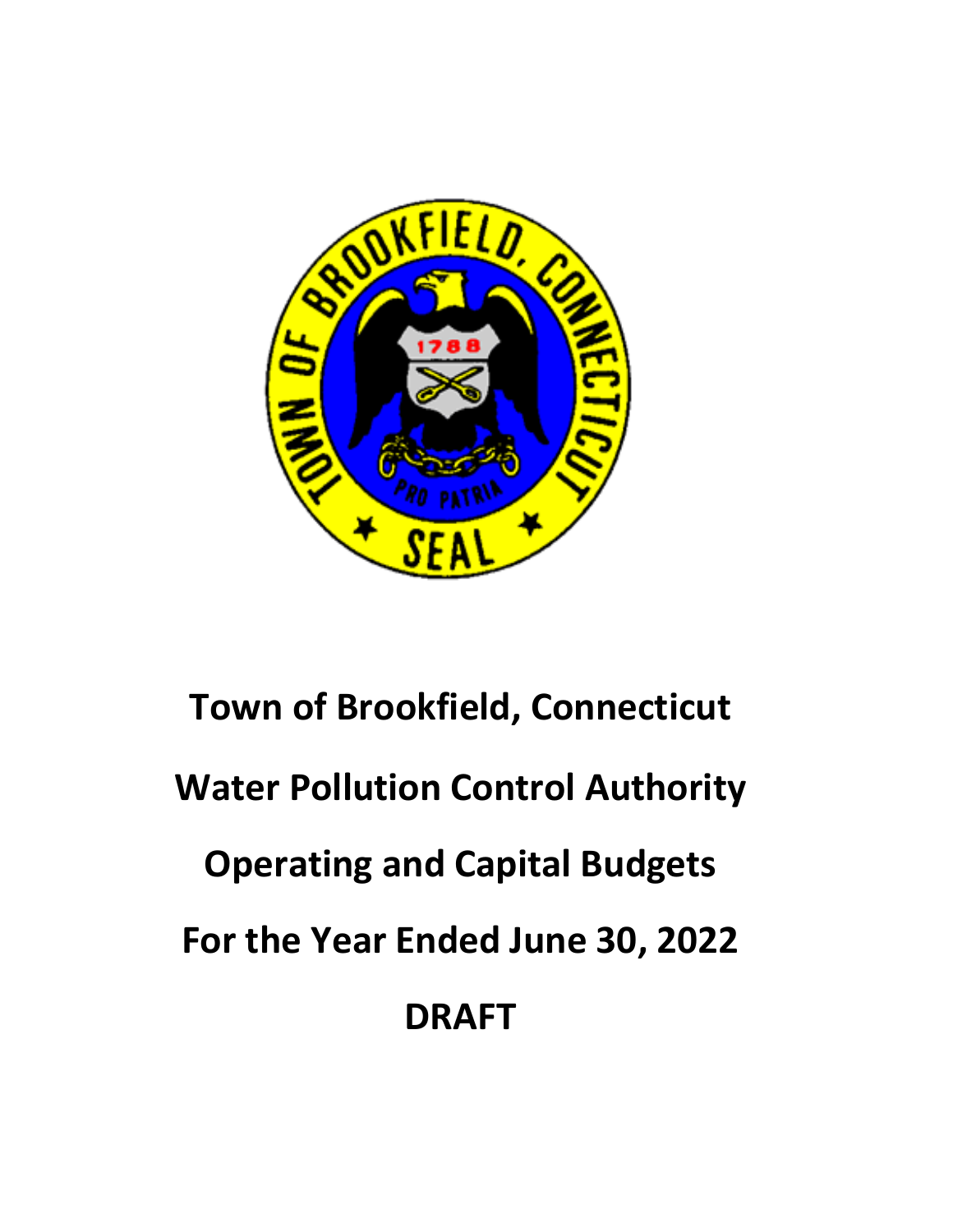## **Brookfield WPCA For the Year Ended June 30, 2022 Operating, Restricted, and Capital Budgets**

| <b>Schedule</b>                                                  | Page           |
|------------------------------------------------------------------|----------------|
| WPCA Budget Narrative FY 2021-2022                               | i to v         |
| <b>Operating Budget - Cash Basis</b>                             | $\mathbf{1}$   |
| Capital Projects Budget - Cash Basis                             | $\overline{2}$ |
| Capital Balance by Year                                          | 3              |
| Capital Projects Budget - Expenditure Detail                     | $\overline{4}$ |
| Restricted Budget - Cash and Accrual Basis                       | 5              |
| <b>Combined Operating and Restricted Budgets - Accrual Basis</b> | 6              |
| <b>Operating Budget - Conversion from Cash to Accrual Basis</b>  | $\overline{7}$ |
| Restricted Projected Cash Flow Rollforward                       | 8              |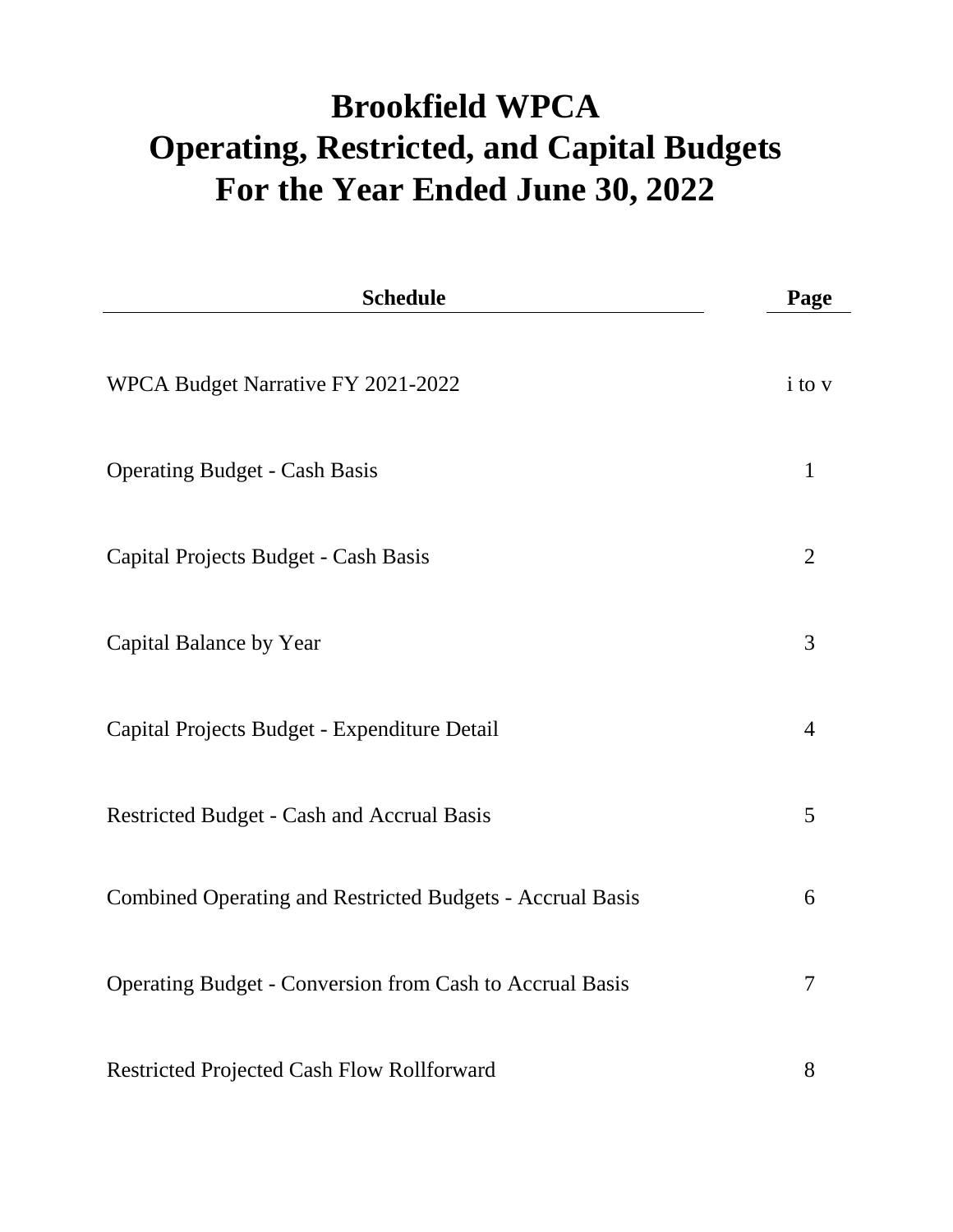#### **Introduction:**

It is useful to offer a narrative to accompany the budget to tell the story behind the numbers. There is much more on the activity of the WPCA at the brookfieldwpca.org website.

#### **Operations Staff and Building:**

The WPCA has full responsibility for its own finances as a stand-alone Enterprise Fund of the Town of Brookfield. The duties for the volunteer board have increased substantially over the past several years with system growth. In 2018 a new part-time director position was added to deal with increasing complexities. With the recent loss of customers and improvements in operational efficiencies, one full-time field staff position was eliminated.

In 2018 the commission occupied an operations center at 53A Commerce Road. The two-story building includes 2500 sqft of office space, a storage mezzanine and 500 sqft of unfinished area. This allows all employees to be co-located. The office building is financed with a 25-year conventional mortgage.

#### **The Commission:**

The commission has seven volunteer members. Most have served for several years. There is currently one opening on the WPCA board.

As to outside services, the commission uses engineering, accounting, billing, legal, technolog and other support services as needed. The engineering firm has quite a bit of depth, serving several states. Their work includes maintaining and upgrading the sewer layer on the town GIS (Geographical Information System). The commission attorney has served the Brookfield WPCA for nearly 30 years providing expertise in a myriad of legal and land use issues. He also has a valuable depth of corporate memory. The accounting firm, Bliss Allred and Company, has served the WPCA for 6 years. The WPCA accounting system routinely has been complimented by Town auditors.

#### **Accommodating Growth:**

Several important sewer system improvement projects were undertaken recently. These included repair of lines in the industrial area at Commerce Road, a gravity main upgrade at the crest of Federal Road at the intersection of Old New Milford Road, flow meters at Cedarbrook, Stony Hill and Caldor pump stations, valving repairs for safety along Federal Road, improvements in station electronic monitoring and constant upgrading of the GIS system, making field service more efficient.

The Route 133 Pump Station is undergoing a significant upgrade to handle growth in the Town Center District. The upgrade will include a large tank to reduce pump cycling, a new backup generator and other upgrades to accommodate new more efficient pumps in 2022.

Page | **i**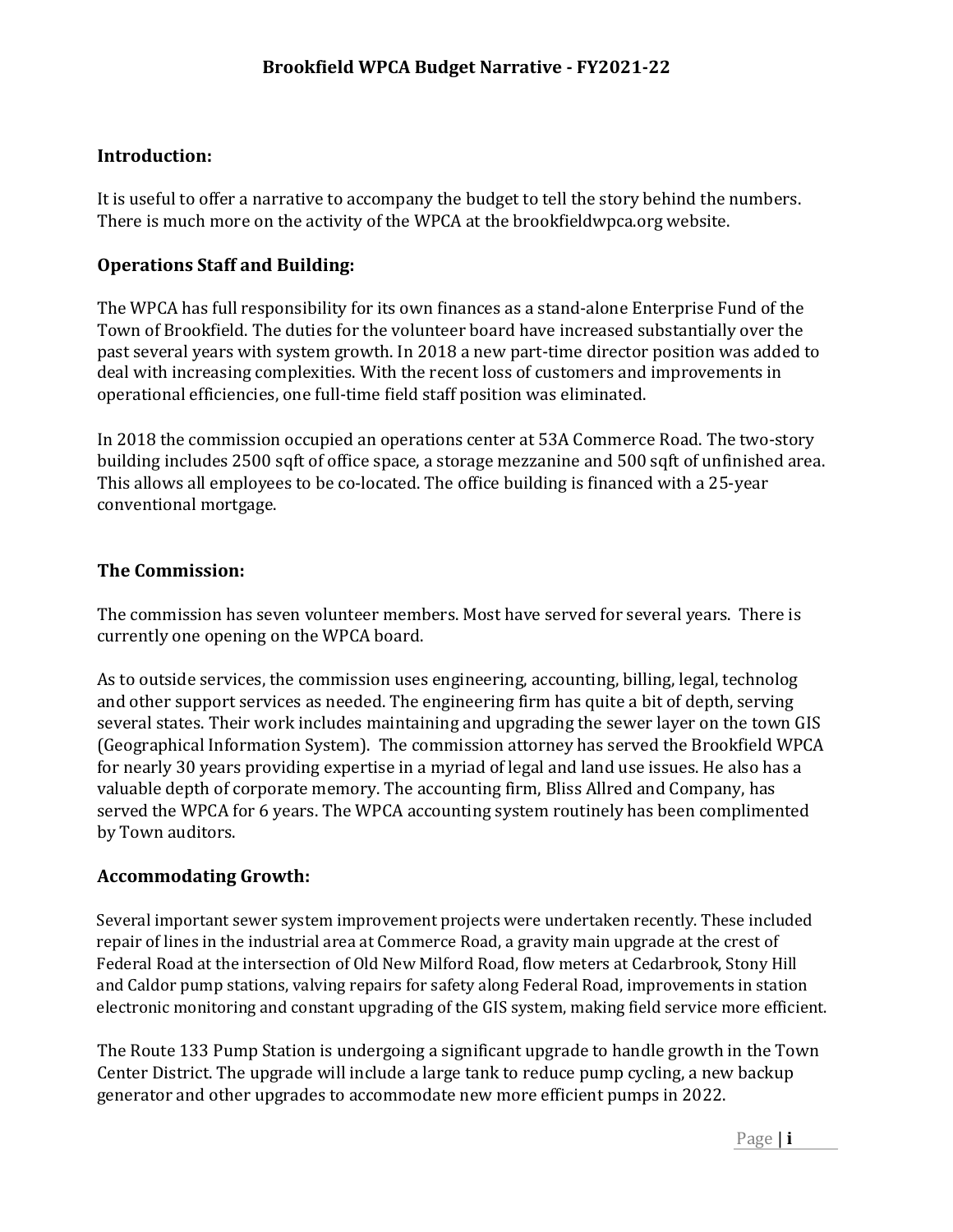#### **New Initiatives**

There were two Clean Water Fund (CWF) grants awarded in May 2019.

- 1) **Facilities Plan** took an extensive look at current operations and examined costs 5 a 10 years in the future to 2030. A Planning Study is required by State Statue. It was a \$300,000 program with 55% grant monies being returned. The Facilities Plan is completed spring 2020 and is available online at https://brookfieldwpca.org/plan
- 2) **Candlewood Lake Studies**. This involved a study of the influence of septic discharges on the lake and the well water supply on or near the Candlewood Peninsula. The study captured the current situation and proposes ways to reduce E-coli, phosphorus, nitrogen and PFAS contamination. This \$320,000 study was also subject to a 55% CWF grant from the CT DEEP. Details of the investigation can be seen online at https://brookfieldwpca.org/candlewood

Two other initiatives without grants were also completed last year.

- 3) **Dean and Pocono Roads**. This involved a study of the viability of capturing septic system outfall for ninety 1950-era homes along the Still River. This study was completed in cooperation with the Housatonic Valley Association with a specific focus on the Still River watershed to reduce E-coli and nutrient contamination. It was completed June 2020 and is available online at https://brookfieldwpca.org/dean
- 4) **Brookfield Market Area**. Various approaches to installing sewer service in the have been investigated to achieve the lowest cost alternatives in this historical area. Permission has been granted by the State to cross over the Route 25 bridge under the pavement. This sewer extension would service only 13 properties near the Still River with challenged septic systems. A final design is slated to be presented to affected property owners Spring of 2021. See https://brookfieldwpca.org/market

#### **The WPCA Enterprise**

The WPCA Enterprise Fund accounting is fully separated from the Town and on a full accrual accounting basis. The WPCA is included as a fiscally independent business activity in the Town audit. This arrangement has been in place since 2010 at the request of the Office of t Controller and Auditors in keeping with government Enterprise Fund accounting rules. This is different from Town accounting using Revenue Fund rules.

The sewer usage fee was set in June 2012 at \$380 per unit per year to fully cover increasing depreciation and Danbury treatment fees. (A household is one unit.) The usage fee increased to \$420 per unit June 2017. This jump amounted to about 2% annual increase over the previous 5-year span. This rate allowed sustainable operations including the ability to make minor infrastructure upgrades to accommodate the upkeep and growth in system use.

With another two sewer districts benefit assessments ceasing because dept has been retired, infrastructure costs must now be fully funded by user rates. The Facilities Plan outlines future cash needs for upgrades that must be financed. With cash on hand and no rate change, it is predicted that the capital reserve fund will be exhausted in the year 2024. Following the recommendations of the Facilities Plan, capital needs are projected at \$3.7 million for the next 8 years. But it is not needed all at once. Consequently, a staged increase of \$20 per unit per year is recommended from the beginning if FY 2022 through FY 2025 to cover the cost of operations and collection system capital requirements.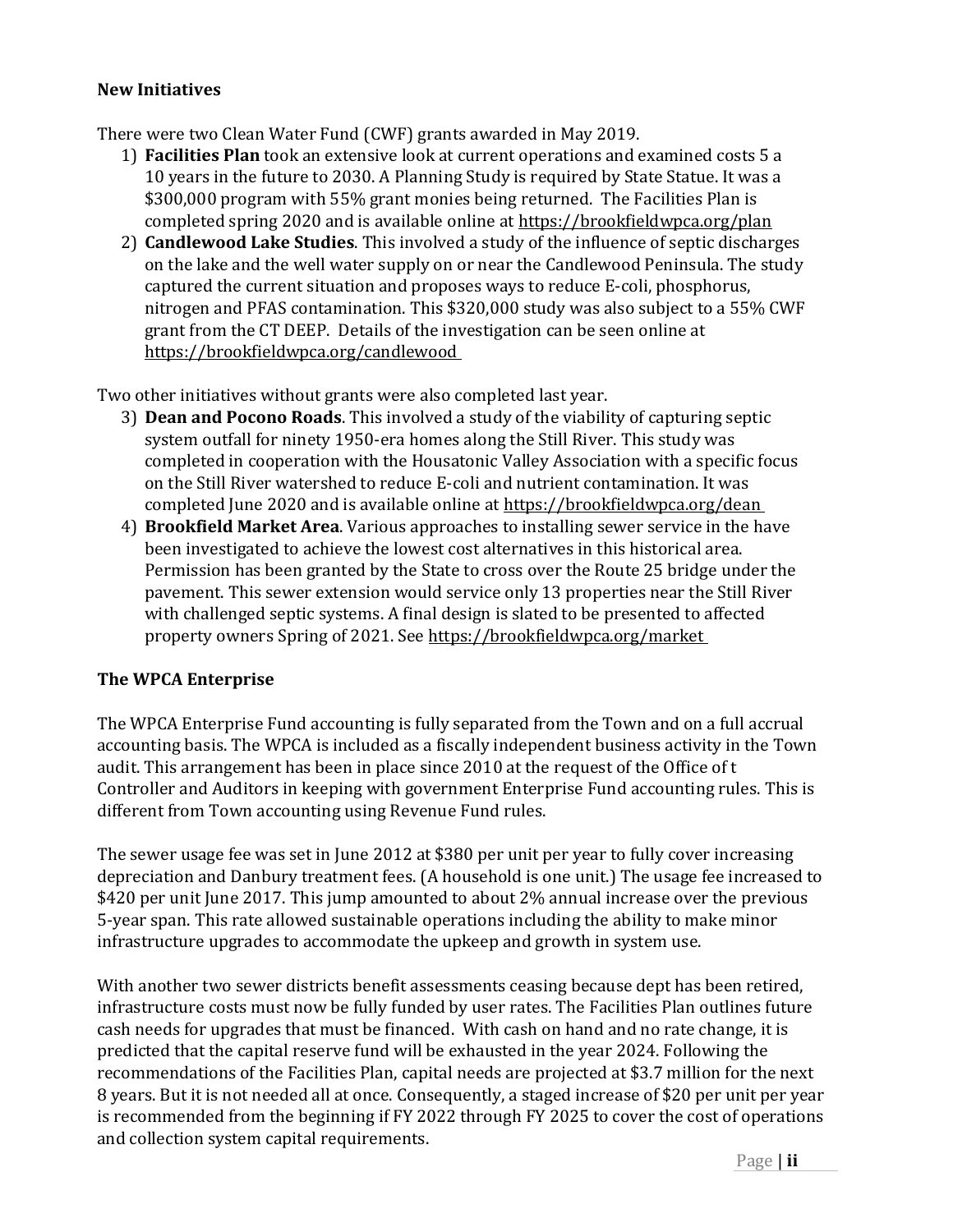The other alternative to funding needed upgrades would be to levy a special assessment on users. Other towns have done that, but this has never been done in Brookfield. The opinion of the Commission is that a special assessment would reflect lack of planning. It is also complicated and costly to manage.

#### **Cost of Operations by Flow:**

For the last 3-years there were 3600 units producing approximately 320,000 gallons per day (0.32MGD). Last year there were few new customers to offset a loss of revenue from lost businesses, mostly in the Town Center. The largest decline in chargeable units is due to the closure of the Siemens operation. This with other closures, temporary and permanent, puts a strain on the budget with rising operations costs.

All sanitary wastewater flow is sent to the Regional Danbury Waste Treatment plant under the supervision of the CT DEEP and by an InterLocal agreement with Danbury. The agreement allows a flow from Brookfield of up to 500,000 gallons per day. But this is slated to be increased to 550,000 gallons per day in 2022 by agreement with the former Danbury Mayor. There will be new Phosphorous mitigation requirements imposed on the Danbury Waste Treatment Plant. The Danbury Plant expansion will cost Brookfield a projected \$4,000,000. This upgrade does not qualify for grants. The cost should qualify for 20-year loans by the state at 2% interest, but could alternately be financed by a bond.

For the WPCA to cover the Brookfield engineering cost share of the Danbury plant upgrade, an additional \$34 per use unit per year was collected as a "Plant Charge" to partially generate the needed funds. This fee will increase modestly to \$40 per unit per year starting in June 2021. These funds are isolated in a separate account to partially cover the approximately \$4 million additional for the Brookfield portion of the Danbury Plant expansion slated to be operational in 2022.

#### **Rate Structure:**

Customer sewer rates are based on a "Unit" charge to fund operations one option provided for by State Statute. Each household is one unit. Commercial establishments all have a formula to determine the usage rate according to WPCA Rules and Regulations. The Commission has explored charging by water usage for commercial customers. This strategy will require commercial customers to install a water meter which is cumbersome and costly to implement. Only a small fraction of commercial customers are on city water.

#### **Covid-19 Impact:**

It remains difficult to predict the impact of the health emergency. The news and outlook changes by the day. A number of restaurants were closed for a period of time and many remain at reduced levels. The one motel in Brookfield has closed down. The in a loss of revenue is still impossible to predict in the year(s) ahead. The schools and many businesses are also a big revenue contributor. They have been at reduced operation levels but are still contributing flow.

Page | **iii**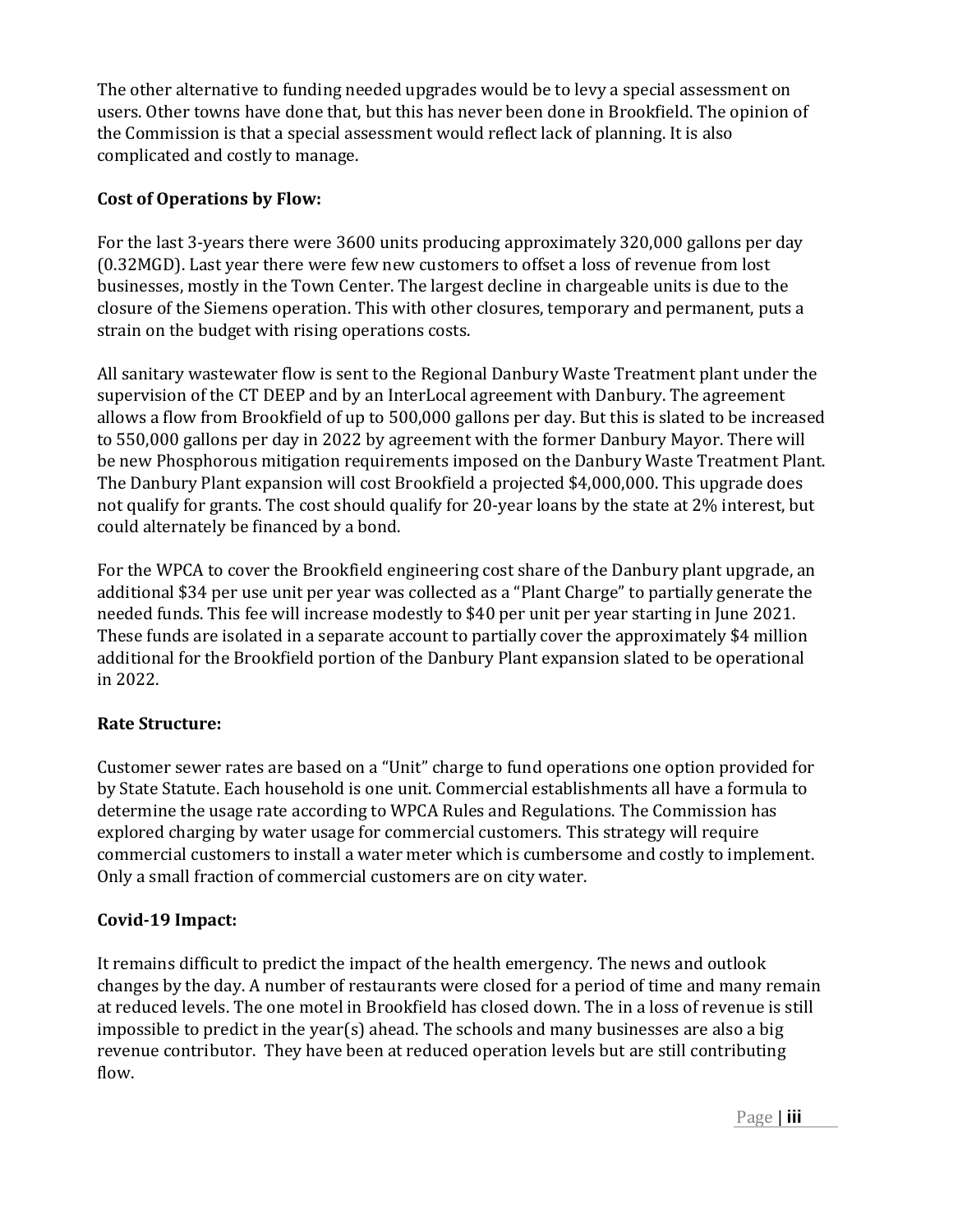Overall, the wastewater flows have not decreased during the pandemic. That means costs have remained unchanged in spite of the economic slowdown.

#### **Rate Setting:**

Two rate increases were implemented in June 2017. One a permanent increase for operations of \$40 per unit, from \$380 to \$420 per unit. So, the current annual rate is \$454 per unit with the \$34/year Plant Charge. Projected staged increases of \$20 per unit per year will sustain the operations as required. Brookfield rates will still be below the average CT state sewer charge. The full report is available at https://brookfieldwpca.org/pdf/CT\_Sewer\_Rates\_2019.pdf



#### **Budget Summary:**

The operating budget in a simple form can be divided into five categories. See the table below. The Administration category includes outside legal, accounting and audit costs.

In round figures, the Brookfield WPCA has assets of \$25 million. The WPCA holds \$5 million in bonds and loans against 6 discrete sewer districts. This requires a total of \$500,000 in debt service, principal and interest, funded by users in each sewer district. Funds to pay each bond note or to make upgrades within each sewer district are kept separate in restricted bank accounts as required by Resolution. User obligations are attached to land records, virtually assuring collection.

| WPCA Budgeted Expenses FY 2021-2022 |                  |         |  |  |  |  |  |  |  |  |
|-------------------------------------|------------------|---------|--|--|--|--|--|--|--|--|
| <b>Cost Element</b>                 | Cost in \$, 000s | Percent |  |  |  |  |  |  |  |  |
| Danbury Fees                        | \$360            | 19%     |  |  |  |  |  |  |  |  |
| <b>Plant Charge Reserve</b>         | \$167            | 9%      |  |  |  |  |  |  |  |  |
| <b>Employee Costs</b>               | \$639            | 34%     |  |  |  |  |  |  |  |  |
| <b>Operations</b>                   | \$295            | 16%     |  |  |  |  |  |  |  |  |
| Administration                      | \$160            | 9%      |  |  |  |  |  |  |  |  |
| Contribution to Capital             | \$245            | 13%     |  |  |  |  |  |  |  |  |
| Total                               | \$1,866          | 100%    |  |  |  |  |  |  |  |  |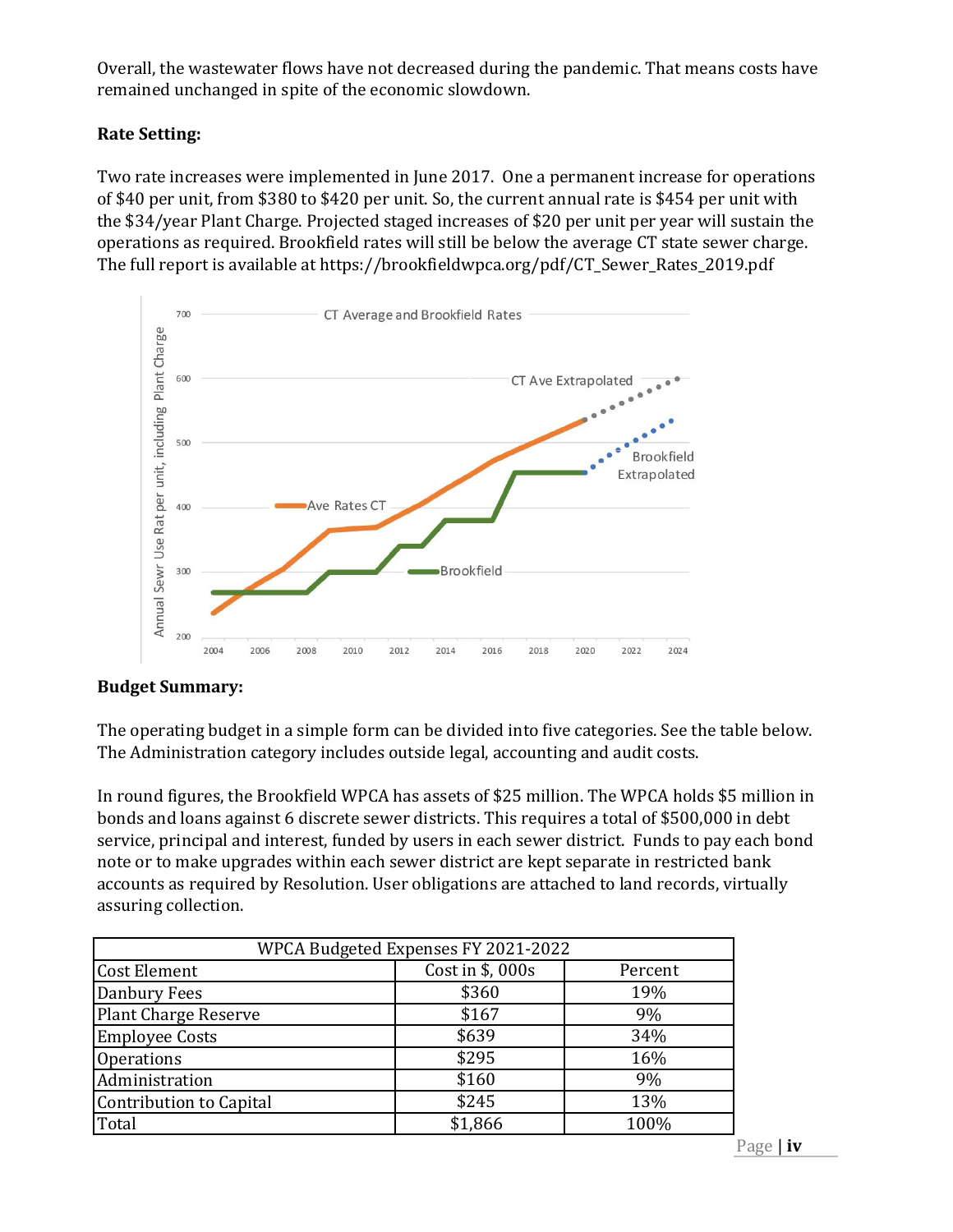#### **Narrative Summary**

As with any utility the operation must be competent for

- To keep the business running, providing value for a good cost, below benchmarks
- Invest in current technology to drive down unit cost to scale well
- Delivery of quality, competent, trouble-free service in its operations, and
- Have friendly and patient customer relations.

Also, high values for the Commission are

- Fulfill its mission to avoid and reduce pollution from the Town of Brookfield into t surrounding waterways.
- Transparency. Brookfield has the most complete website of any WPCA in CT.
- Integrity. All decisions are open to the public and finances pass intrinsic and extrinsic audits.
- Financial Sustainability.
- Excellence in bringing the latest technologies to make the operations cost efficient. Fo example, wireless tablets with real-time information allow the field staff to view customer connections and all other system features on-the-spot. This GIS service allows instant recording of observations with pictures giving an electronic record of on-going and required inspections.

The WPCA Commission has given focus to its employees and continues to give this area focus a challenge for a volunteer board. A goal is to conduct this enterprise so as to reflect positively on the WPCA and Brookfield.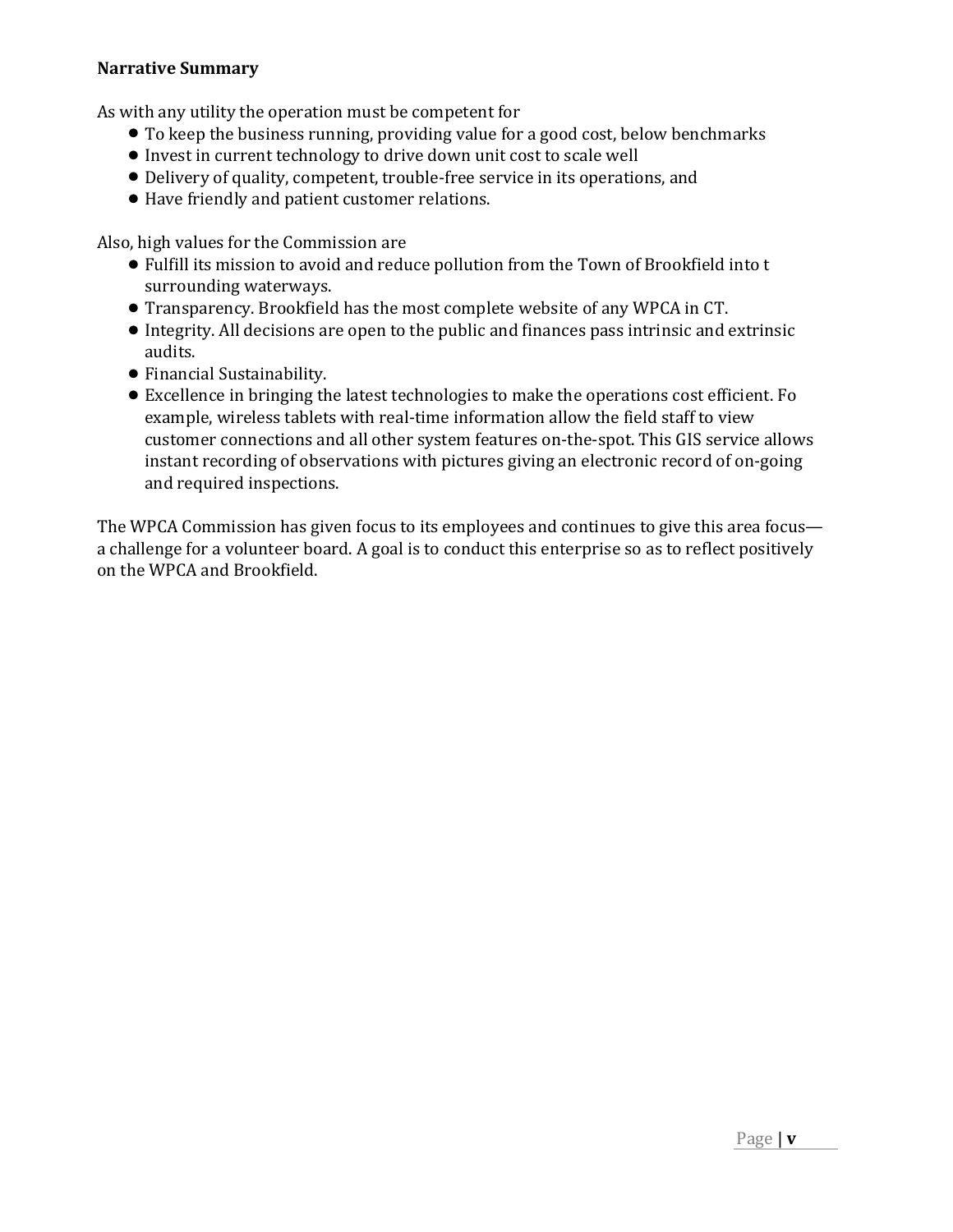#### **WPCA Operating Budget 2021-2022 - Cash Basis Page 1**

| <b>Account / Description</b>                                          | 2020-2021<br><b>Approved</b><br><b>Budget</b> | $7/1/19$ -<br>12/31/20<br>Actual | Projected<br>Annual | 2021-2022<br><b>Proposed</b><br><b>Budget</b> | Increase/<br>(Decrease)<br>from 20/21 | <b>Comments</b>                                                                               |
|-----------------------------------------------------------------------|-----------------------------------------------|----------------------------------|---------------------|-----------------------------------------------|---------------------------------------|-----------------------------------------------------------------------------------------------|
|                                                                       |                                               |                                  |                     |                                               | <b>Budget</b>                         |                                                                                               |
| <b>Revenues</b>                                                       |                                               |                                  |                     |                                               |                                       |                                                                                               |
| $4000-01 \cdot$ User Fees                                             | 1.532.378                                     | 306,811                          | 613,623             | 1,641,205                                     | 7%                                    | 3% increase estimate                                                                          |
| Danbury Plant Upgrade Fees Income                                     | 140,025                                       |                                  | $\overline{0}$      | 167,406                                       | 20%                                   | 2 parts, stand alone \$17 (no incr) & part of code 1 (3% incr)                                |
| 4900-02 · User/Assess Delinq Int./Lien                                | 31,000                                        | 11,780                           | 23,560              | 23,989                                        | $-23%$                                |                                                                                               |
| 4900-07 · PS & GT Inspections                                         | 9,600                                         |                                  |                     | 12,800                                        |                                       | 37 PPS, 123GT * 80                                                                            |
| 4900-03 · Application/Miscellaneous Fees                              | 4,500                                         | 4,655                            | 9,310               | 7,000                                         | 56%                                   |                                                                                               |
| 9000-03 · Interest Income                                             | 12,000                                        | 8,549                            | 17,098              | 14,000                                        | 17%                                   | SW Capital Acct. & Unused BAN Acct., 2% CCRCC Interest                                        |
| Facil. Plan & CLA & Study Grants                                      | 25,600                                        |                                  |                     |                                               | $-100%$                               | Up to $$40K$ to spend; $$22K$ grant revenue $+ $3,600$ due in July                            |
| <b>Subtotal Revenue</b>                                               | 1,755,104                                     | 331,796                          | 663,591             | 1,866,400                                     | 6%                                    |                                                                                               |
| <b>Expenditures</b>                                                   |                                               |                                  |                     |                                               |                                       |                                                                                               |
| <b>DANBURY FEES</b>                                                   |                                               |                                  |                     |                                               |                                       |                                                                                               |
| Danbury Plant Upgrade Fees expense                                    | 140,025                                       |                                  | $\boldsymbol{0}$    | 167,406                                       |                                       | 20% Wash with revenue figure above                                                            |
| 5000 · Capacity Charges - Other                                       | 360,000                                       | 191,088                          | 191,088             | 360,000                                       | 0%                                    | Danbury Fees                                                                                  |
|                                                                       |                                               |                                  |                     |                                               |                                       |                                                                                               |
| <b>EMPLOYEE COSTS</b>                                                 |                                               |                                  |                     |                                               |                                       |                                                                                               |
| 5810-01 · Employee Benefits (Health Ins)                              | 133,888                                       |                                  |                     | 139,762                                       |                                       | 4% Health & dental ins., retirees, OPEB, all supplied by the Town                             |
| 5811-01 · Pension Plans Expense                                       | 42,652                                        |                                  |                     | 34,096                                        |                                       | -20% Number supplied by the Town                                                              |
| 5812-01 Disability & Life Ins Expense                                 | 5,811                                         |                                  |                     | 4,748                                         | $-18%$                                | Number supplied by the Town                                                                   |
| 5813-01 · Workers' Comp Expense                                       | 31,874<br>500,823                             | 272,947                          | 545,894             | 32,830                                        | 3%                                    | Number supplied by the Town<br>Down one FT employee, 2.25% increase                           |
| 5870-01 · Salaries & Employer Payroll Tax                             | 715,047                                       | 272,947                          | 545,894             | 427,564<br>639,000                            | $-15%$<br>$-11%$                      |                                                                                               |
| <b>Subtotal Employee Costs</b>                                        |                                               |                                  |                     |                                               |                                       |                                                                                               |
| <b>OPERATIONS</b>                                                     |                                               |                                  |                     |                                               |                                       |                                                                                               |
| 5289-01 · Studies & Testing                                           | 7,500                                         |                                  |                     | 7,500                                         |                                       | 0% No change                                                                                  |
| 5301-01 · Uniform Allowance                                           | 2,600                                         | 1,375                            | 2,750               | 2,744                                         | 6%                                    | \$47 per week x 52 (Uniform Service) + extras                                                 |
| 5877-01 · Building & Maintenance                                      | 20,000                                        | 9,277                            | 18,554              | 18,500                                        |                                       | -8% Incl. lawn maint, misc. electrical, batteries                                             |
| 5880-01 · Maintenance Equipment                                       | 3,500                                         | 706                              | 1,412               | 3,500                                         | 0%                                    | Home Depot, Stony Hill Hdwr, Newtown Power Equip                                              |
| 5881-01 · Supplies Equipment                                          | 4,000                                         | 1,474                            | 2,947               | 3,500                                         | $-13%$                                | Home Depot, Stony Hill Hdwr, Newtown Power Equip                                              |
| 5886-01 · Truck & Auto Expense                                        | 15,000                                        | 4,503                            | 9,007               | 24,000                                        | 60%                                   | Cost of fuel, vehicle maintenance                                                             |
| 5893-01 · Recurring Maintenance                                       | 35,000                                        | 4,067                            | 8,134               | 30,258                                        | $-14%$                                | US Automation, Generators, Easement Clearings, Bioxide, MH Video<br>Insp., Annual Calibration |
| 5894-01 · Non-Recurring Maintenance                                   | 27,500                                        | 7,111                            | 14,222              | 27,500                                        | 0%                                    | Misc. non-recurring maintenance                                                               |
| 5895-01 · Utilities                                                   | 56,000                                        | 27,757                           | 55,515              | 58,000                                        | 4%                                    | PS utilities only: Electric, water, LP gas, garbage pickup                                    |
| 5896-01 · Communications & Alarms                                     | 18,000                                        | 8,802                            | 17,605              | 18,000                                        | 0%                                    | Mission, Verizon, UPS Batteries                                                               |
| 5897-01 · Engineering Costs                                           | 28,000                                        | 6,016                            | 12,032              | 14,000                                        | $-50%$                                | <b>Engineering Only</b>                                                                       |
| 5897-01 · Study Engineering Costs                                     | 40,000                                        |                                  | C                   | $\bf{0}$                                      | $-100%$                               | Remaining on the grant left over from FYE 2020                                                |
| 5902-01 · Casualty Insurance                                          | 18,348                                        |                                  | $\mathbf{0}$        | 18,898                                        | 3%                                    | Number supplied by the Town                                                                   |
| 5905-01 · Pump Maintenance & Repairs                                  | 45,000                                        | 492                              | 984                 | 42,000                                        | $-7%$                                 | 14 stations x \$3,000 each                                                                    |
| 5909-01 · GIS Costs                                                   | 12,600                                        | 10,748                           | 21,497              | 22,600                                        | 79%                                   | Includes asset management and GIS-QDS intergration                                            |
| 5910-01 · Safety Equipment                                            | 4,000                                         | 1,221                            | 2,442               | 4,000                                         | 0%                                    | Safety shoes, CSE Eqpmt (Defribrilator Look into Cintas rental)                               |
| <b>Subtotal Operations</b>                                            | 337,048                                       | 83,550                           | 167,100             | 295,000                                       | $-12%$                                |                                                                                               |
|                                                                       |                                               |                                  |                     |                                               |                                       |                                                                                               |
| <b>ADMINISTRATION</b><br>5876-01 Office/Administrative Supplies       | 4,500                                         | 1,544                            | 3,088               | 4,000                                         |                                       | -11% Slight decrease                                                                          |
| 5878-01 · Postage & Mailing Costs                                     | 2,400                                         | 1,224                            | 2,449               | 2,500                                         |                                       | 4% Includes invoice cloud online ach fee                                                      |
| 5883-01 · Training & Education Costs                                  | 2,000                                         | 330                              | 660                 | 2,000                                         | 0%                                    | Certifications & OSHA reqd. training                                                          |
| 5883-02 Travel Costs                                                  | 1,500                                         |                                  | $\epsilon$          | 500                                           |                                       | Re-activated Account                                                                          |
| 5884-02 · Other Administrative Expenses                               | 12,800                                        | 7,099                            | 14,199              | 15,000                                        |                                       | 17% IC, Paychex, Misc. Time & Attendance Town                                                 |
| 2800-07 · Mortgage Payment                                            | 26,859                                        | 13,430                           | 26,859              | 26,859                                        |                                       | 0% P&I \$2,238.28 x 12                                                                        |
| 5912-01 · 53 Commerce Utilities                                       | 23,948                                        | 11,559                           | 23,119              | 24,000                                        |                                       | 0% Common chgs, electric, phone, cleaning, alarm, copier                                      |
| 5913-01 · 53 Commerce Repair & Maint                                  | 1,000                                         | 60                               | 120                 | 500                                           |                                       | -50% New building maintenance, major purchases complete                                       |
| 5887-01 · Advertising/Legal Ads                                       | 3,500                                         | 1,218                            | 2,436               | 3,500                                         | 0%                                    | Most costs charged to projects DNT Only                                                       |
| 5888-01 · Printing Costs                                              | 2,500                                         | 545                              | 1,090               | 2,000                                         |                                       | -20% Envelopes, bill printing, bus cards                                                      |
| 5889-01 · Legal Expenses                                              | 24,000                                        | 22,481                           | 44,961              | 24,000                                        |                                       | 0% Some legal will be charged to projects, incl. TSI                                          |
| 5906-01 · Audit/Accounting Services                                   | 33,000                                        | 15,563                           | 31,125              | 32,000                                        | $-3%$                                 | \$20K acct., \$12K audit                                                                      |
| 5907-01 · Data Processing Support/IT                                  | 22,618                                        | 11,196                           | 22,393              | 23,141                                        | 2%                                    | QDS & IT Support                                                                              |
| <b>Subtotal Administration</b>                                        | 160,625                                       | 86,249                           | 172,498             | 160,000                                       | 0%                                    |                                                                                               |
| <b>Total Expenditures less Cap Contrib</b>                            | 1,712,746                                     |                                  | 1,076,580           | 1,621,407                                     | $-5%$                                 |                                                                                               |
|                                                                       |                                               |                                  |                     |                                               |                                       |                                                                                               |
| <b>CAPITAL CONTRIBUTIONS</b><br>5885 Contribution to Capital Projects | 42,358                                        |                                  |                     | 244,993                                       |                                       | 478% Revenue less expenses (covers capital budget)                                            |
| <b>Total Expenditures</b>                                             | 1,755,104                                     |                                  | 1,076,580           | 1,866,400                                     | 6%                                    |                                                                                               |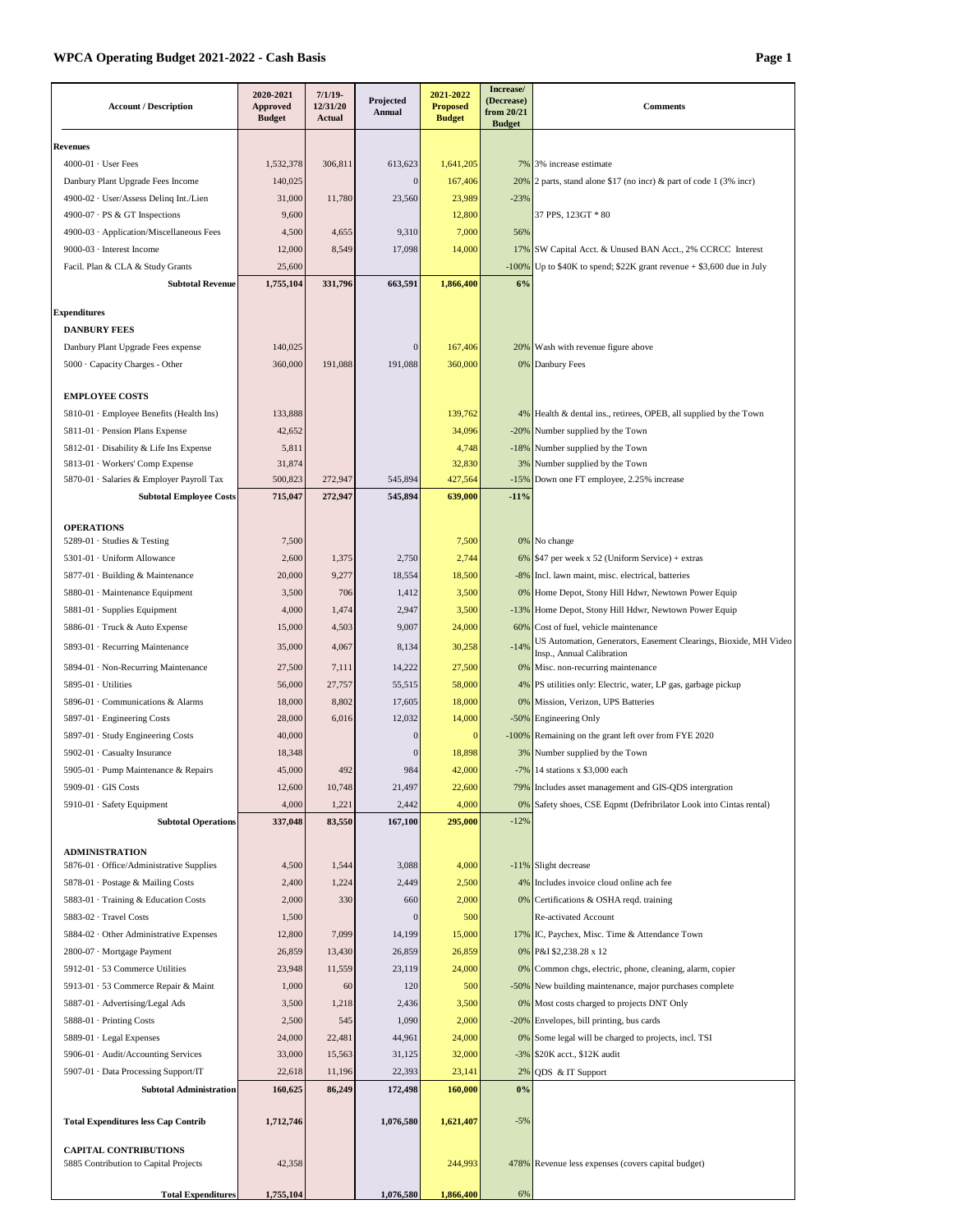|  | <b>WPCA Capital Projects Budget - CASH Basis</b> |  |
|--|--------------------------------------------------|--|
|--|--------------------------------------------------|--|

| FYE 2021-2022 |  |
|---------------|--|

|                                            | <b>FYE</b>   | 2022               | 2023            | 2024        | 2025             | 2026       | 2027              | 2028          | 2029          | 2030          |             |
|--------------------------------------------|--------------|--------------------|-----------------|-------------|------------------|------------|-------------------|---------------|---------------|---------------|-------------|
| PROJECTED CASH BALANCE BEGINNING OF PERIOD |              | 750,000 (Estimate) | 695,629         | 523,257     | 845,831          | 326,579    | 680,292           | 567,220       | 797,192       | 575,298       |             |
|                                            | <b>Units</b> | 3,621              | 3766            | 3917        | 4074             | 4236       | 4364              | 4494          | 4629          | 4768          |             |
| Use Increase                               |              |                    | 4%              | 4%          | 4%               | 4%         | 3%                | 3%            | 3%            | 3%            |             |
| <b>Expenses Increase</b>                   |              |                    | 6%              | 6%          | 6%               | 6%         | 6%                | 6%            | 6%            | 6%            |             |
| Use Rate                                   |              | 220                | 230             | 240         | 250              | 250        | 250               | 250           | 250           | 250           |             |
| <b>CASH INFLOWS</b>                        |              |                    |                 |             |                  |            |                   |               |               |               |             |
| Cash from Issuance of Debt                 |              |                    |                 |             |                  |            |                   |               |               |               |             |
| Use Revenue                                |              | 1,698,994          | 1,847,270       | 2,004,689   | 2,171,747        | 2,258,617  | 2,326,375         | 2,396,166     | 2,468,051     | 2,542,093     |             |
| <b>Operating Expenses</b>                  |              | 1,454,001          | 1,541,241       | 1,633,716   | 1,731,739        | 1,835,643  | 1,945,782         | 2,062,528     | 2,186,280     | 2,317,457     |             |
| <b>Contribution from Operations Budget</b> |              | 244,993            | 306,028         | 370,974     | 440,008          | 422,974    | 380,593           | 333,638       | 281,771       | 224,636       |             |
| 2% Capital Cost Recovery                   |              | 95,860             | 71,600          | 71,600      | 60,740           | 60,740     | 46,334            | 46,334        | 46,334        | 28,990        |             |
| Cash from Restricted District:             |              |                    | EXT             |             |                  |            |                   |               |               |               |             |
| Cash from Restricted District Funds        |              | 3,000 Sandy Lane   | 250,000         | $\mathbf 0$ | 0                | 0          | $\mathbf 0$       | $\mathbf 0$   | 0             | 0             |             |
| <b>Total Cash Inflows</b>                  |              | 343,853            | 627,628         | 442,574     | 500,748          | 483,714    | 426,928           | 379,972       | 328,105       | 253,625       |             |
| <b>CASH OUTFLOWS</b>                       |              |                    |                 |             |                  |            |                   |               |               |               |             |
| Per detail on Page 3                       |              |                    |                 |             |                  |            |                   |               |               |               |             |
| <b>Operations New Districts</b>            |              |                    |                 |             |                  |            |                   |               |               |               |             |
| <b>Operations Capital Special Projects</b> |              | (398, 224)         | (700,000) RT133 |             | (900,000) Caldor |            | (400,000) Fed 777 |               | (400,000) TBD |               | (2,798,224) |
| <b>Operations Capital Annual Projects</b>  |              |                    | (100,000)       | (120,000)   | (120,000)        | (130,000)  | (140,000)         | (150,000)     | (150,000)     | (150,000)     | (1,060,000) |
| <b>Total Cash Outflows</b>                 |              | (398, 224)         | (800,000)       | (120,000)   | (1,020,000)      | (130,000)  | (540,000)         | (150,000)     | (550,000)     | (150,000)     | (3,858,224) |
| <b>Net Budgeted Increase (Decrease)</b>    |              | (54, 371)          | (172, 372)      | 322,574     | (519, 252)       | 353,714    | (113,072)         | 229,972       | (221, 895)    | 103,625       |             |
|                                            |              |                    |                 |             |                  |            |                   |               |               |               |             |
| PROJECTED CASH BALANCE END OF PERIOD       | 220          | 695,629            | 523,257         | 845,831     | 326,579          | 680,292    | 567,220           | 797,192       | 575,298       | 678,923       |             |
|                                            | 210          | 611,028            | 268,412         | 330,895     | (545, 226)       | (562, 163) | (1,056,634)       | (1, 219, 134) | (1,844,903)   | (2, 139, 554) |             |
|                                            |              |                    |                 |             |                  |            |                   |               |               |               |             |
|                                            | 220          | 685,629            | 420,596         | 563,767     | (228, 439)       | (158, 104) | (562, 686)        | (632, 598)    | (1, 163, 004) | (1,359,430)   |             |
|                                            | 230          | 760,229            | 572,781         | 796,640     | 88,348           | 245,955    | (68, 737)         | (46, 063)     | (481, 104)    | (579, 305)    |             |
|                                            | 240          | 834,829            | 724,965         | 1,029,512   | 405,136          | 650.014    | 425,212           | 540,472       | 200,795       | 200,819       |             |
|                                            | 250          | 909,429            | 877,150         | 1,262,384   | 721,923          | 1,054,073  | 919,160           | 1,127,008     | 882,695       | 980,944       |             |

**Issuance of Debt BAN proceeds Issued during FYE 2021** Brookfield Market **BAN/Bond proceeds planned issuance FYE 2022** Dean Road - - **Note: It is assumed that BAN funds will be replaced with new BANs or bonds**

**Page 2**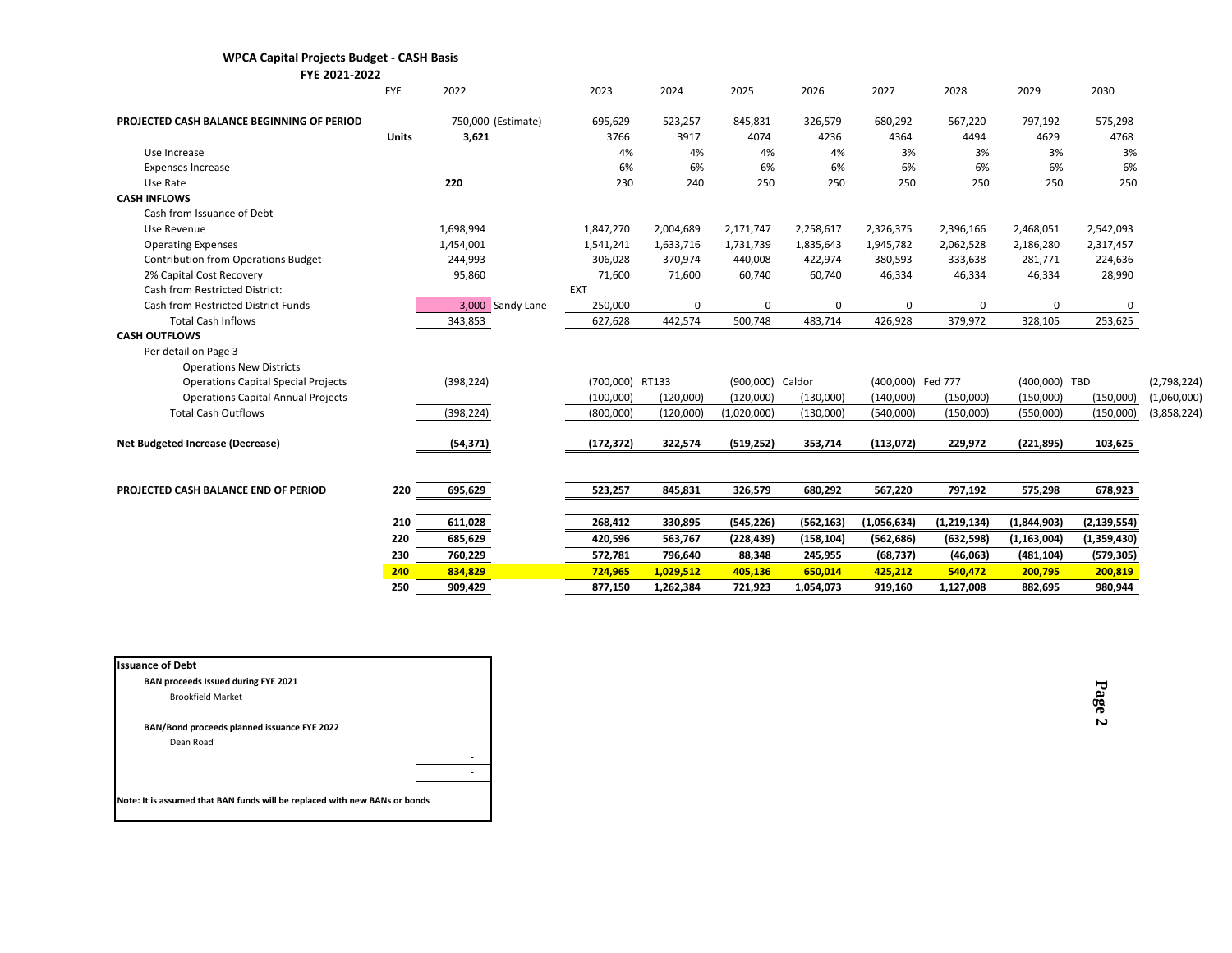|         | 2021    | 2022    | 2023    | 2024      | 2025       | 2026      | 2027        | 2028          | 2029          | 2030          |
|---------|---------|---------|---------|-----------|------------|-----------|-------------|---------------|---------------|---------------|
| 210     | 750.000 | 611,028 | 268.412 | 330.895   | (545, 226) | (562.163) | (1,056,634) | (1, 219, 134) | (1,844,903)   | (2, 139, 554) |
| 220     | 750.000 | 685.629 | 420.596 | 563.767   | (228,439)  | (158,104) | (562,686)   | (632, 598)    | (1, 163, 004) | (1,359,430)   |
| 230     | 750,000 | 760,229 | 572.781 | 796.640   | 88.348     | 245,955   | (68, 737)   | (46,063)      | (481,104)     | (579, 305)    |
| 240     | 750.000 | 834,829 | 724.965 | 1.029.512 | 405.136    | 650.014   | 425.212     | 540.472       | 200.795       | 200.819       |
| 250     | 750.000 | 909.429 | 877.150 | 1.262.384 | 721,923    | 1,054,073 | 919.160     | 1,127,008     | 882.695       | 980,944       |
| 220-250 | 750.000 | 695,629 | 523,257 | 845,831   | 326,579    | 680,292   | 567,220     | 797,192       | 575.298       | 678,923       |
|         |         |         |         |           |            |           |             |               |               |               |



**Page 3**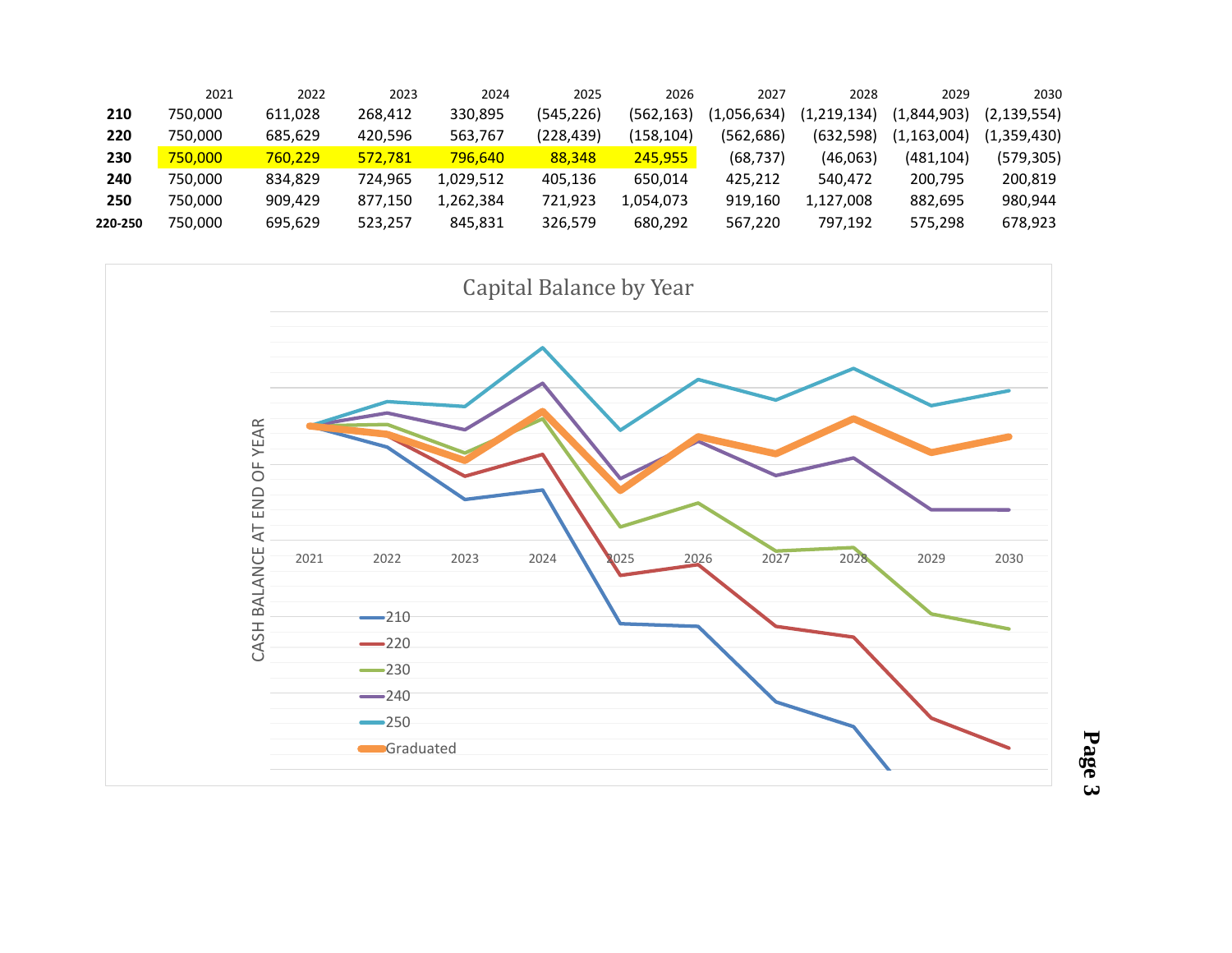#### **WPCA Capital Project Budget - Expenditure Detail**

**For the Year Ended June 30, 2022**

| <b>Description</b>                                             | Account<br># | Planned<br>Completion | Actual<br><b>Expended</b><br>to Date<br>12/31/20 | <b>Estimated</b><br><b>Expended</b><br>to 6/30/21 | <b>Restricted</b><br><b>Budget</b><br><b>FYE</b><br>6/30/22 | Unrestricted<br><b>Budget FYE</b><br>6/30/22 | Unrestricted<br><b>Budget FYE</b><br>6/30/23 | Unrestricted<br><b>Budget FYE</b><br>6/30/24 | Unrestricted<br><b>Budget FYE</b><br>6/30/25 | Unrestricted<br><b>Budget FYE</b><br>6/30/26 | <b>Unrestricted</b><br><b>Budget FYE</b><br>6/30/27 | Unrestricted<br><b>Budget FYE</b><br>6/30/28 | Unrestricted<br><b>Budget FYE</b><br>6/30/29 | <b>Unrestricted</b><br><b>Budget FYE</b><br>6/30/30 | Total<br><b>Estimated</b><br>Cost | Amount  | <b>Future Years</b> |                                                                                                                         |
|----------------------------------------------------------------|--------------|-----------------------|--------------------------------------------------|---------------------------------------------------|-------------------------------------------------------------|----------------------------------------------|----------------------------------------------|----------------------------------------------|----------------------------------------------|----------------------------------------------|-----------------------------------------------------|----------------------------------------------|----------------------------------------------|-----------------------------------------------------|-----------------------------------|---------|---------------------|-------------------------------------------------------------------------------------------------------------------------|
| Major Capital (Restricted) Projects                            |              |                       |                                                  |                                                   |                                                             |                                              |                                              |                                              |                                              |                                              |                                                     |                                              |                                              |                                                     |                                   |         |                     |                                                                                                                         |
| Rt 133 Station upgrades generator, wet well, driveway<br>(EXT) | 1720-02      | 2022                  | 13,168                                           | 249,000                                           | 11,950                                                      |                                              |                                              |                                              |                                              |                                              |                                                     |                                              |                                              |                                                     | 274,118                           |         |                     |                                                                                                                         |
| Old New Milford & Federal Roads Gravity Main (EXT)             | 1719-07      | 2021                  | 153,252                                          | 6,316                                             |                                                             |                                              |                                              |                                              |                                              |                                              |                                                     |                                              |                                              |                                                     | 159,568                           |         |                     |                                                                                                                         |
| <b>Total Restricted</b>                                        |              |                       | 166,420                                          | 255,316                                           | 11,950                                                      |                                              |                                              |                                              |                                              |                                              |                                                     |                                              |                                              |                                                     | 433,686                           |         |                     |                                                                                                                         |
| <b>Operations (Unrestricted) Capital Projects</b>              |              |                       |                                                  |                                                   |                                                             |                                              |                                              |                                              |                                              |                                              |                                                     |                                              |                                              |                                                     |                                   |         |                     |                                                                                                                         |
| TCD Force Main (Craft Center, Market etc)                      | 1720-03      | 2023                  | 10,636                                           |                                                   |                                                             | 70,000                                       |                                              |                                              |                                              |                                              |                                                     |                                              |                                              |                                                     | 650,000                           |         | 639,365             |                                                                                                                         |
| Sewer Extensions                                               | 1719-03      | 2023                  | 51,655                                           | 5,000                                             |                                                             | 180,000                                      |                                              |                                              |                                              |                                              |                                                     |                                              |                                              |                                                     | 1,800,000                         |         | 1,563,345           |                                                                                                                         |
| Caldor Magmeter                                                | 1718-01      | 2021                  | 28,513                                           |                                                   |                                                             |                                              |                                              |                                              |                                              |                                              |                                                     |                                              |                                              |                                                     | 28,513                            |         |                     |                                                                                                                         |
| Caldor Bypass                                                  | Get #        | 2022                  |                                                  | 4,500                                             |                                                             | 45,000                                       |                                              |                                              |                                              |                                              |                                                     |                                              |                                              |                                                     | 49,500                            |         |                     |                                                                                                                         |
| New Vehicle                                                    |              | 2025                  |                                                  | 4,260                                             |                                                             | 10,224                                       |                                              |                                              |                                              |                                              |                                                     |                                              |                                              |                                                     | 40,903                            |         |                     | Truck cost \$37000, 4 year loan, 5%<br>interest Principal Capital, Interest<br>26,419 Operating (\$852 monthly payment) |
| Water Connections 777 Federal Rd. PS; Railroad PS              | Make #       | 2022                  |                                                  |                                                   |                                                             | 33,000                                       |                                              |                                              |                                              |                                              |                                                     |                                              |                                              |                                                     | 33,000                            | Unknown |                     | No benefit assessment                                                                                                   |
| Misc Capital                                                   | Make #       | 2022                  |                                                  |                                                   |                                                             |                                              | 50,000                                       | 60,000                                       | 70,000                                       | 80,000                                       | 90,000                                              | 100,000                                      | 100,000                                      | 100,000                                             | 650,000                           | Unknown |                     | No benefit assessment                                                                                                   |
| Manhole Projects (replacements/paving)                         | 1715-01      | Annual                | 4,725                                            | 15,275                                            |                                                             | 20,000                                       | 20,000                                       | 20,000                                       | 20,000                                       | 20,000                                       | 20,000                                              | 20,000                                       | 20,000                                       | 20,000                                              | 180,000                           |         |                     |                                                                                                                         |
| Electrical Code / Misc Upgrades                                | Make #       | 2022                  |                                                  |                                                   |                                                             | 30,000                                       | 20,000                                       | 30,000                                       | 20,000                                       | 20,000                                       | 20,000                                              | 20,000                                       | 20,000                                       | 20,000                                              | 200,000                           |         |                     |                                                                                                                         |
| Other Capital Investments:                                     |              |                       |                                                  |                                                   |                                                             |                                              |                                              |                                              |                                              |                                              |                                                     |                                              |                                              |                                                     |                                   |         |                     |                                                                                                                         |
| New Utility Vehicle/Equipment                                  | Make #       | 2022                  |                                                  |                                                   |                                                             | 10,000                                       | 10,000                                       | 10,000                                       | 10,000                                       | 10,000                                       | 10,000                                              | 10,000                                       | 10,000                                       | 10,000                                              | 90,000                            |         |                     |                                                                                                                         |
|                                                                |              |                       |                                                  |                                                   |                                                             | 398,224                                      | 100,000<br>Route 133 PS                      | 120,000                                      | 120,000<br>Caldor PS                         | 130,000                                      | 140,000<br>777 Fed Rd PS                            | 150,000                                      | 150,000<br>TBD                               | 150,000                                             | 3,721,916                         |         |                     |                                                                                                                         |
| Major Upgrades                                                 |              |                       |                                                  |                                                   |                                                             |                                              | 700,000                                      |                                              | 900,000                                      |                                              | 400,000                                             |                                              | 400,000                                      |                                                     |                                   |         |                     |                                                                                                                         |
| <b>Total Unrestricted</b>                                      |              |                       | 95,529                                           | 29,035                                            |                                                             | 398,224                                      | 800,000                                      | 120,000                                      | 1,020,000                                    | 130,000                                      | 540,000                                             | 150,000                                      | 550,000                                      | 150,000                                             | 3,721,916                         |         | 2,229,129           |                                                                                                                         |
| <b>Grand Totals</b>                                            |              |                       | 261,949                                          | 284,351                                           | 11,950                                                      | 398,224                                      | 800,000                                      | 120,000                                      | 1,020,000                                    | 130,000                                      | 540,000                                             | 150,000                                      | 550,000                                      | 150,000                                             | 4,155,602                         |         |                     |                                                                                                                         |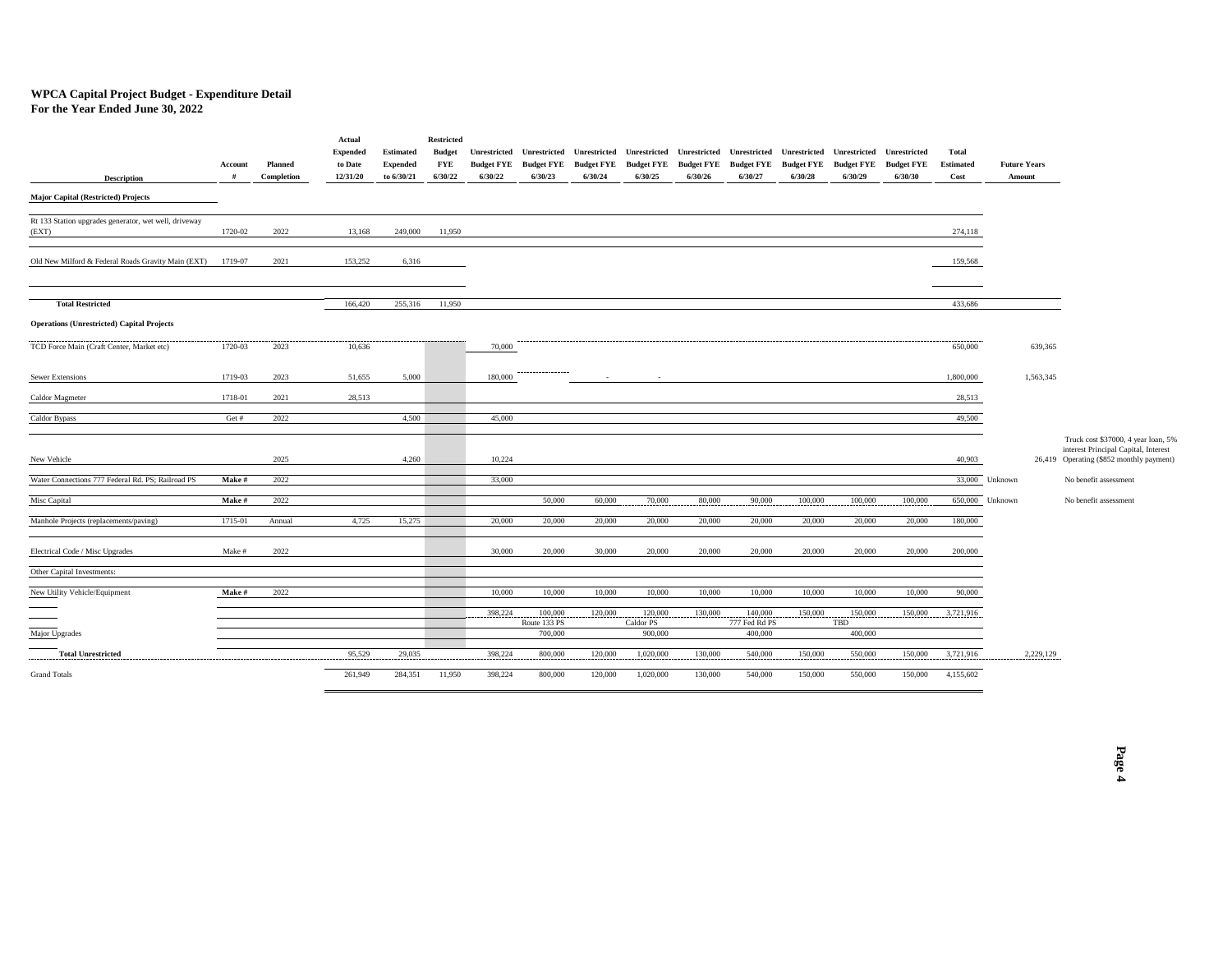#### **WPCA Restricted Budget 2021-22 - Cash and Accrual Basis Page 5**

|                                                                                   |                          |                          |                     | <b>Cash Basis</b> |                 |                            |                                             | Total                                  |                                            | Total                                            |
|-----------------------------------------------------------------------------------|--------------------------|--------------------------|---------------------|-------------------|-----------------|----------------------------|---------------------------------------------|----------------------------------------|--------------------------------------------|--------------------------------------------------|
|                                                                                   | Sandy<br>Lane            | Old NM<br>Rd/<br>Del Mar | Federal Rd<br>North | Center<br>School  | Three<br>Condos | High<br>Meadow/<br>Newbury | Rollingwood                                 | Restricted<br>Accounts -<br>Cash Basis | Adjustments<br>for Accrual<br><b>Basis</b> | Restricted<br>Accounts -<br><b>Accrual Basis</b> |
|                                                                                   |                          |                          |                     |                   |                 |                            |                                             |                                        |                                            |                                                  |
| <b>Revenues</b>                                                                   |                          |                          |                     |                   |                 |                            |                                             |                                        |                                            |                                                  |
| 4000-01 · User Fees                                                               |                          |                          |                     |                   |                 |                            |                                             |                                        |                                            |                                                  |
| Danbury Plant Upgrade Fees Income                                                 |                          |                          |                     |                   |                 |                            |                                             |                                        |                                            |                                                  |
| 4700-01 · Capital Cost Recovery Revenue<br>4900-02 · User/Assess Delinq Int./Lien |                          |                          |                     |                   |                 |                            |                                             |                                        |                                            |                                                  |
| 4900-03 · Application/Miscellaneous Fees                                          |                          |                          |                     |                   |                 |                            |                                             | ÷,                                     |                                            |                                                  |
| 4900-07 - PS & GT Inspection                                                      |                          |                          |                     |                   |                 |                            |                                             |                                        |                                            |                                                  |
| 9000-03 · Interest Income                                                         |                          | 225                      | 750                 |                   | 500             | 450                        | 300                                         | 2,225                                  |                                            | 2,225                                            |
| Assessment - Principal                                                            | 3,000                    | 48,000                   | 49,000              | 1,500             | 190,000         | 95,000                     | 42,000                                      | 428,500                                | $\sim$                                     | 428,500                                          |
| Assessment - interest income                                                      | $\overline{\phantom{a}}$ | 16,000                   |                     | 175               | 36,000          | 34,000                     | 8,500                                       | 94,675                                 |                                            | 94,675                                           |
| <b>Total Revenue</b>                                                              | 3,000                    | 64,225                   | 49,750              | 1,675             | 226,500         | 129,450                    | 50,800                                      | 525,400                                |                                            | 525,400                                          |
| <b>Expenditures</b>                                                               |                          |                          |                     |                   |                 |                            |                                             |                                        |                                            |                                                  |
| <b>DANBURY FEES</b>                                                               |                          |                          |                     |                   |                 |                            |                                             |                                        |                                            |                                                  |
| Danbury Plant Upgrade Fees Expense                                                |                          |                          |                     |                   |                 |                            |                                             |                                        |                                            |                                                  |
|                                                                                   |                          |                          |                     |                   |                 |                            |                                             |                                        |                                            |                                                  |
| 5000 · Capacity Charges - Other                                                   |                          |                          |                     |                   |                 |                            |                                             |                                        |                                            |                                                  |
| <b>EMPLOYEE COSTS</b>                                                             |                          |                          |                     |                   |                 |                            |                                             |                                        |                                            |                                                  |
| 5810-01 · Employee Benefits (Health Ins)                                          |                          |                          |                     |                   |                 |                            |                                             |                                        |                                            |                                                  |
| 5811-01 · Pension Plans Expense                                                   |                          |                          |                     |                   |                 |                            |                                             |                                        |                                            |                                                  |
| 5812-01 · Disability & Life Ins Expense                                           |                          |                          |                     |                   |                 |                            |                                             |                                        |                                            |                                                  |
| 5813-01 · Workers' Comp Expense                                                   |                          |                          |                     |                   |                 |                            |                                             |                                        |                                            |                                                  |
| 5870-01 Salaries and Employer Payroll Tax                                         |                          |                          |                     |                   |                 |                            |                                             |                                        |                                            |                                                  |
| <b>OPERATIONS</b>                                                                 |                          |                          |                     |                   |                 |                            |                                             |                                        |                                            |                                                  |
| 5289-01 · Studies & Testing                                                       |                          |                          |                     |                   |                 |                            |                                             |                                        |                                            |                                                  |
| 5301-01 · Uniform Allowance                                                       |                          |                          |                     |                   |                 |                            |                                             | ä,                                     |                                            |                                                  |
| 5877-01 Building & Maintenance                                                    |                          |                          |                     |                   |                 |                            |                                             |                                        |                                            |                                                  |
| 5880-01 Maintenance Equipment                                                     |                          |                          |                     |                   |                 |                            |                                             | ä,                                     |                                            |                                                  |
| 5881-01 · Supplies Equipment                                                      |                          |                          |                     |                   |                 |                            |                                             |                                        |                                            |                                                  |
| 5886-01 Truck & Auto Expense                                                      |                          |                          |                     |                   |                 |                            |                                             |                                        |                                            |                                                  |
| 5893-01 · Recurring Maintenance                                                   |                          |                          |                     |                   |                 |                            |                                             |                                        |                                            |                                                  |
| 5894-01 · Non-Recurring Maintenance                                               |                          |                          |                     |                   |                 |                            |                                             |                                        |                                            |                                                  |
| 5895-01 · Utilities                                                               |                          |                          |                     |                   |                 |                            |                                             |                                        |                                            |                                                  |
| 5896-01 Communications & Alarms                                                   |                          |                          |                     |                   |                 |                            |                                             |                                        |                                            |                                                  |
| 5897-01 · Engineering Costs                                                       |                          |                          |                     |                   |                 |                            |                                             |                                        |                                            |                                                  |
| 5897-01 · Study Engineering Costs                                                 |                          |                          |                     |                   |                 |                            |                                             |                                        |                                            |                                                  |
| 5902-01 · Casualty Insurance                                                      |                          |                          |                     |                   |                 |                            |                                             |                                        |                                            |                                                  |
| 5905-01 · Pump Maintenance & Repairs                                              |                          |                          |                     |                   |                 |                            |                                             |                                        |                                            |                                                  |
| $5909\text{-}01\cdot\text{GIS}$ Costs<br>5910-01 · Safety Equipment               |                          |                          |                     |                   |                 |                            |                                             |                                        |                                            |                                                  |
|                                                                                   |                          |                          |                     |                   |                 |                            |                                             |                                        |                                            |                                                  |
| <b>ADMINISTRATION</b>                                                             |                          |                          |                     |                   |                 |                            |                                             |                                        |                                            |                                                  |
| 5876-01 Office/Administrative Supplies                                            |                          |                          |                     |                   |                 |                            |                                             | ä,                                     |                                            |                                                  |
| 5878-01 · Postage & Mailing Costs                                                 |                          |                          |                     |                   |                 |                            |                                             |                                        |                                            |                                                  |
| 5883-01 Training & Education Costs                                                |                          |                          |                     |                   |                 |                            |                                             |                                        |                                            |                                                  |
| 5883-02 - Travel costs<br>5884-02 Other Administrative Expenses                   |                          |                          |                     |                   |                 |                            |                                             |                                        |                                            |                                                  |
| 2800-07 · Mortgage Payment 53 Commerce                                            |                          |                          |                     |                   |                 |                            |                                             |                                        |                                            |                                                  |
| 5912-01 · Utilities 53 Commerce                                                   |                          |                          |                     |                   |                 |                            |                                             |                                        |                                            |                                                  |
| 5913-01 Bldg Repair & Maint 53 Commerce                                           |                          |                          |                     |                   |                 |                            |                                             |                                        |                                            |                                                  |
| 5887-01 · Advertising/Legal Ads                                                   |                          |                          |                     |                   |                 |                            |                                             |                                        |                                            |                                                  |
| 5888-01 Maps, Printing & Copier                                                   |                          |                          |                     |                   |                 |                            |                                             |                                        |                                            |                                                  |
| 5889-01 · Legal Expenses                                                          |                          |                          |                     |                   |                 |                            |                                             |                                        |                                            |                                                  |
| 5906-01 · Audit/Accounting Services                                               |                          |                          |                     |                   |                 |                            |                                             |                                        |                                            |                                                  |
| 5907-01 · Data Processing Support                                                 |                          |                          |                     |                   |                 |                            |                                             |                                        |                                            |                                                  |
| Debt principal and Interest                                                       |                          | 67,025                   | 117,875             | ÷,                | 225,355         | 141,650                    | 67,750                                      | 619,655                                | (494,996)                                  | 124,659                                          |
| <b>CAPITAL CONTRIBUTIONS</b>                                                      |                          |                          |                     |                   |                 |                            |                                             |                                        |                                            |                                                  |
| 5885 Contribution to Capital Projects                                             | $\overline{\phantom{a}}$ | ä,                       | 11,950              |                   | ä,              | $\overline{\phantom{a}}$   |                                             | 11,950                                 | (11,950)                                   |                                                  |
| Depreciation expense                                                              |                          |                          |                     |                   |                 |                            |                                             |                                        |                                            |                                                  |
| <b>Total Expenditures</b>                                                         |                          | 67,025                   | 129,825             | ×,                | 225,355         | 141,650                    | 67,750                                      | 631,605                                | (506, 946)                                 | 124,659                                          |
|                                                                                   |                          |                          |                     |                   |                 |                            | <b>Excess Revenue Over (Under) Expenses</b> |                                        |                                            | 400,741                                          |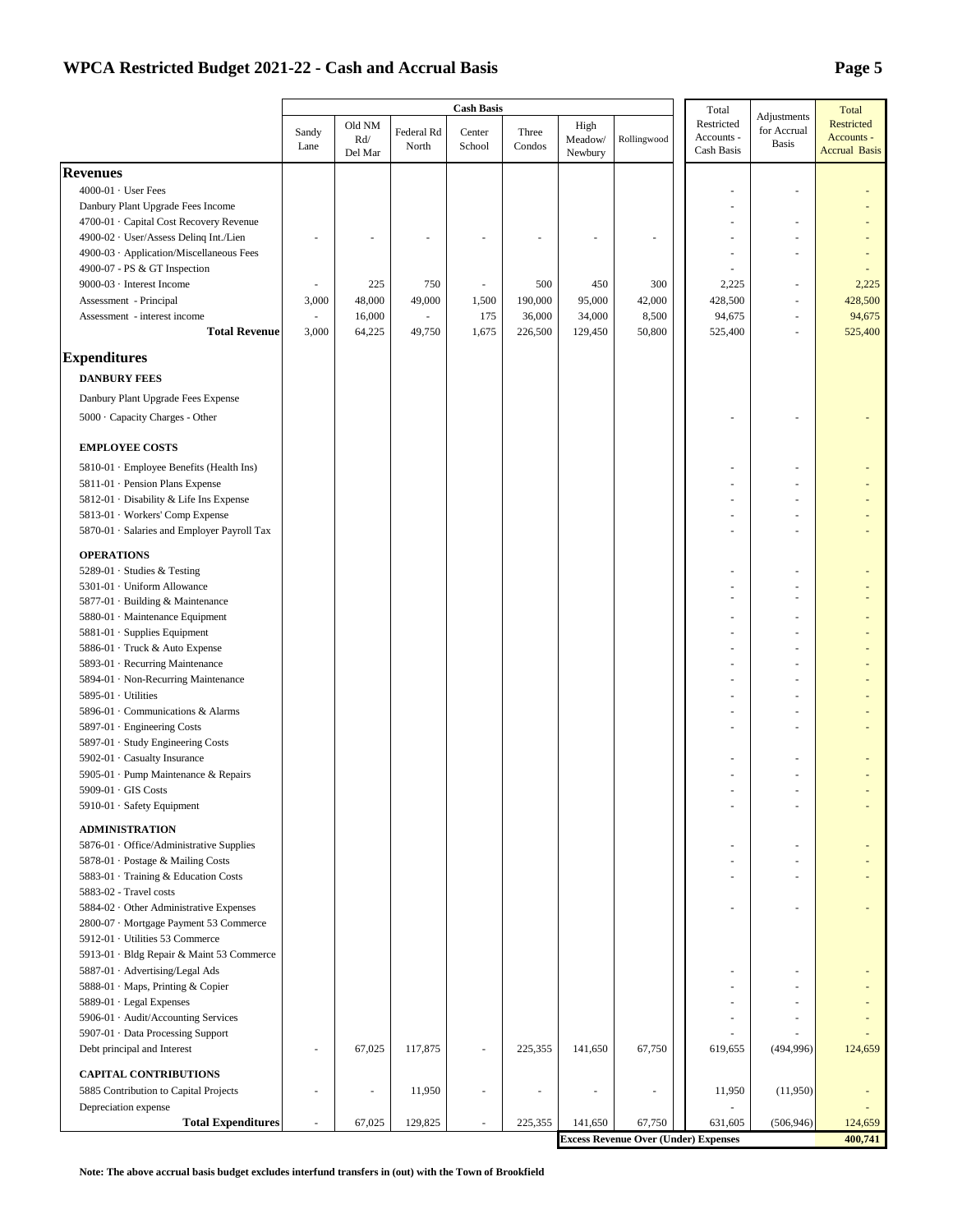#### **Total WPCA Accrual Basis Budget 2021-22 Page 6**

| <b>Revenues</b>                                   | Operating            |            |                      |
|---------------------------------------------------|----------------------|------------|----------------------|
|                                                   |                      | Restricted | Total WPCA           |
|                                                   |                      |            |                      |
| $4000-01$ · User Fees                             | 1,641,205            |            | 1,641,205            |
| 4700-01 · Capital Cost Recovery Revenue           | 95,860               |            | 95,860               |
| 4900-02 · User/Assess Deling Int./Lien            | 23,989               |            | 23,989               |
| 4900-03 · Application/Miscellaneous Fees          | 7,000                |            | 7,000                |
| 4900-07 - PS & GT Inspection                      | 12,800               |            | 12,800               |
| 9000-03 · Interest Income                         | 14,000               | 2,225      | 16,225               |
| Plant Charge                                      | 167,406              |            | 167,406              |
| Facil Plan, Cand Lake & Dean Rd Study Grant       |                      |            |                      |
| Assessment - Principal                            |                      | 428,500    | 428,500              |
| Assessment - interest income                      |                      | 94,675     | 94,675               |
| <b>Total Revenue</b>                              | 1,962,260            | 525,400    | 2,487,660            |
|                                                   |                      |            |                      |
| <b>Expenditures</b>                               |                      |            |                      |
| <b>DANBURY FEES</b>                               |                      |            |                      |
| Plant Charge                                      | 167,406              |            | 167,406              |
| 5000 · Capacity Charges - Other                   | 360,000              |            | 360,000              |
| <b>EMPLOYEE COSTS</b>                             |                      |            |                      |
| 5810-01 · Employee Benefit Plans (Health Ins)     | 139,762              |            | 139,762              |
| 5811-01 · Pension Plans Expense                   | 34,096               |            | 34,096               |
| 5812-01 · Disability & Life Ins Expense           | 4,748                |            | 4,748                |
| 5813-01 · Workers' Comp Expense                   | 32,830               |            | 32,830               |
| 5870-01 · Salaries and Employer Payroll Tax       | 427,564              |            | 427,564              |
| <b>OPERATIONS</b>                                 |                      |            |                      |
|                                                   | 7,500                |            | 7,500                |
| 5289-01 · Studies & Testing                       |                      |            |                      |
| 5301-01 · Uniform Allowance                       | 2,744                |            | 2,744                |
| 5877-01 · Building & Maintenance                  | 18,500               |            | 18,500               |
| 5880-01 · Maintenance Equipment                   | 3,500                | ٠          | 3,500                |
| 5881-01 · Supplies Equipment                      | 3,500                |            | 3,500                |
| 5886-01 · Truck & Auto Expense                    | 24,000               | ٠          | 24,000               |
| 5893-01 · Recurring Maintenance                   | 30,258               |            | 30,258               |
| 5894-01 · Non-Recurring Maintenance               | 27,500               |            | 27,500               |
| 5895-01 · Utilities                               | 58,000               |            | 58,000               |
| 5896-01 · Communications & Alarms                 | 18,000               |            | 18,000               |
| 5897-01 · Engineering Costs                       | 14,000               |            | 14,000               |
| 5897-01 · Study Engineering Costs                 |                      |            |                      |
| 5902-01 · Casualty Insurance                      | 18,898               |            | 18,898               |
| 5905-01 · Pump Maintenance & Repairs              | 42,000               |            | 42,000               |
| 5909-01 GIS Costs                                 | 22,600               |            | 22,600               |
| 5910-01 · Safety Equipment                        | 4,000                |            | 4,000                |
| <b>ADMINISTRATION</b>                             |                      |            |                      |
| 5876-01 · Office/Administrative Supplies          | 4,000                |            | 4,000                |
| 5878-01 · Postage & Mailing Costs                 | 2,500                |            | 2,500                |
| 5883-01 · Training & Education Costs              | 2,000                |            | 2,000                |
| 5883-02 - Travel costs                            |                      |            |                      |
|                                                   | 500                  |            | 500                  |
| 5884-02 · Other Administrative Expenses           | 15,000               |            | 15,000               |
| Rent                                              | 26,859               |            | 26,859               |
| 2800-07 · Mortgage Payment 53 Commerce            | 24,000               |            | 24,000               |
| 5912-01 · Utilities 53 Commerce                   | 500                  |            | 500                  |
| 5913-01 · Bldg Repair & Maint 53 Commerce         | 3,500                |            | 3,500                |
| 5887-01 · Advertising/Legal Ads                   | 2,000                |            | 2,000                |
| 5888-01 · Maps, Printing & Copier                 | 24,000               |            | 24,000               |
| 5889-01 · Legal Expenses                          | 32,000               |            | 32,000               |
| 5906-01 · Audit/Accounting Services               | 23,141               |            | 23,141               |
|                                                   |                      |            |                      |
| 5907-01 · Data Processing Support                 |                      | 124,659    | 124,659              |
| Debt principal and Interest                       |                      |            |                      |
|                                                   |                      |            |                      |
| <b>CAPITAL CONTRIBUTIONS</b>                      |                      |            |                      |
| 5885 Contribution to Capital Projects             |                      |            |                      |
| Depreciation expense<br><b>Total Expenditures</b> | 260,000<br>1,881,407 | 124,659    | 260,000<br>2,006,067 |

Note: The above accrual basis budget excludes interfund transfers in (out) with the Town of Brookfield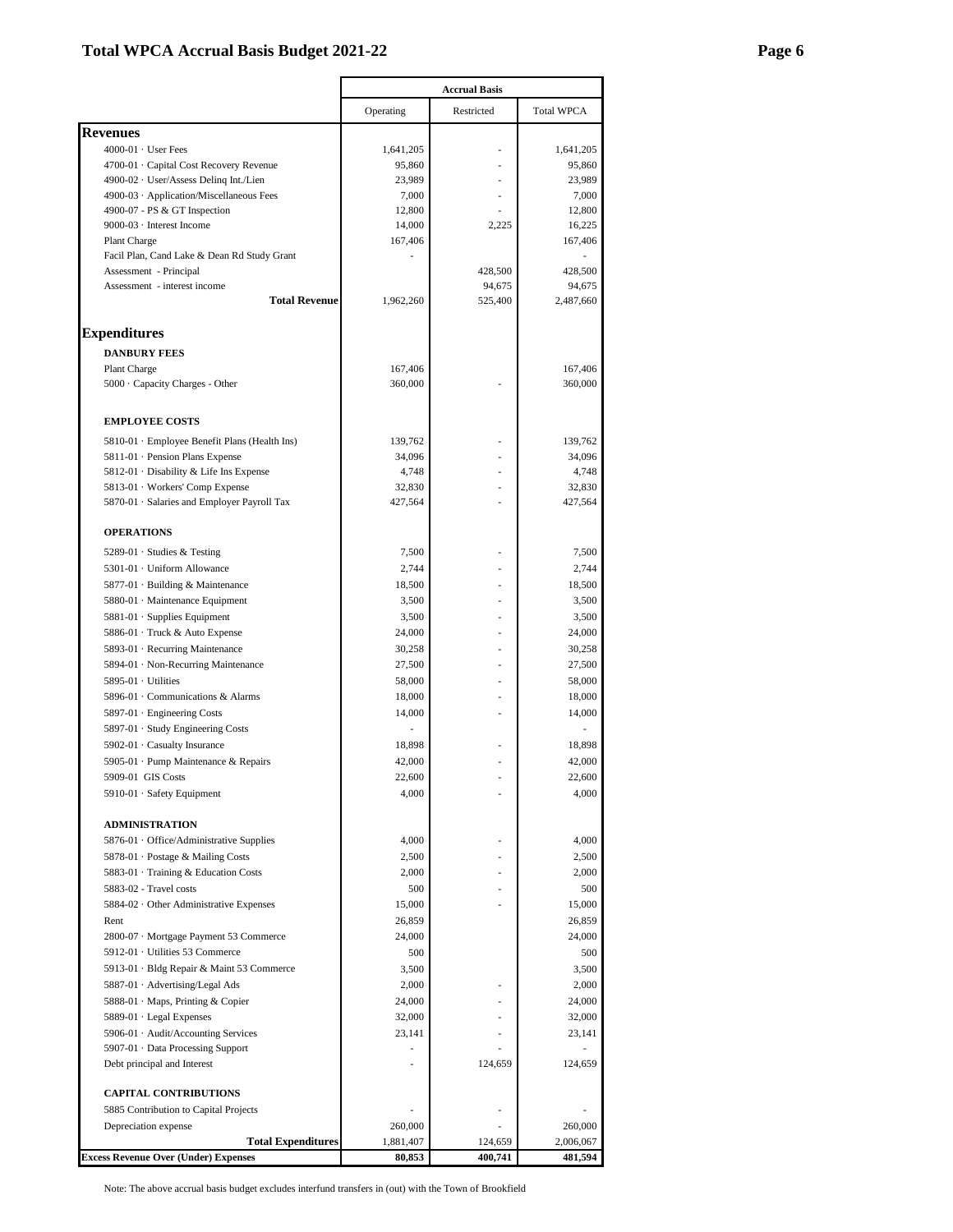#### **WPCA Operating Budget 2021-22 Page 7**

|                                                                     |                   | <b>CASH BASIS</b> |                   |                    | <b>ACCRUAL ADJUSTMENTS</b>                  |                     |                    |
|---------------------------------------------------------------------|-------------------|-------------------|-------------------|--------------------|---------------------------------------------|---------------------|--------------------|
|                                                                     |                   | Capital           |                   | Capital            |                                             | Recognize           |                    |
|                                                                     | <b>Operations</b> | Projects          | <b>Total</b>      | Projects           | Capitalize                                  | <b>Depreciation</b> | <b>Accrual</b>     |
|                                                                     | (from page 2)     | (from page 3)     | <b>Operations</b> | <b>Adjustments</b> | <b>Fixed Assets</b>                         | ${\bf Expense}$     | <b>Basis</b> $(A)$ |
|                                                                     |                   |                   |                   |                    |                                             |                     |                    |
| <b>Revenues</b>                                                     |                   |                   |                   |                    |                                             |                     |                    |
| $4000-01$ · User Fees                                               | 1,641,205         |                   | 1,641,205         |                    |                                             |                     | 1,641,205          |
| 4700-01 · Capital Cost Recovery Revenue                             |                   | 95,860            | 95,860            |                    |                                             |                     | 95,860             |
| 4900-02 · User/Assess Deling Int./Lien                              | 23,989            |                   | 23,989            |                    |                                             |                     | 23,989             |
| 4900-03 · Application/Miscellaneous Fees                            | 7,000             |                   | 7,000             |                    |                                             |                     | 7,000              |
| 4900-07 - PS & GT Inspections                                       | 12,800            |                   | 12,800            |                    |                                             |                     | 12,800             |
| 9000-03 · Interest Income                                           | 14,000            |                   | 14,000            |                    |                                             |                     | 14,000             |
| Plant Charge                                                        | 167,406           |                   | 167,406           |                    |                                             |                     | 167,406            |
| Cash from issuance of debt                                          |                   |                   |                   |                    |                                             |                     |                    |
| Contribution from Operations budget                                 | ÷,                | 244,993           | 244,993           | (244, 993)         |                                             |                     |                    |
| Sandy Lane reimburesment                                            |                   | 3,000             | 3,000             | (3,000)            |                                             |                     |                    |
| Facil Plan, Cand Lake & Dean Rd Study Grant                         |                   |                   |                   |                    |                                             |                     |                    |
| <b>Total Revenue</b>                                                | 1,866,400         | 343,853           | 2,210,253         | (247,993)          | ٠                                           | ٠                   | 1,962,260          |
|                                                                     |                   |                   |                   |                    |                                             |                     |                    |
| <b>Expenditures</b>                                                 |                   |                   |                   |                    |                                             |                     |                    |
| <b>DANBURY FEES</b>                                                 |                   |                   |                   |                    |                                             |                     |                    |
| Plant Charge                                                        | 167,406           |                   | 167,406           |                    |                                             |                     | 167,406            |
| 5000 · Capacity Charges - Other                                     | 360,000           |                   | 360,000           |                    |                                             |                     | 360,000            |
|                                                                     |                   |                   |                   |                    |                                             |                     |                    |
| <b>EMPLOYEE COSTS</b>                                               |                   |                   |                   |                    |                                             |                     |                    |
| 5810-01 · Employee Benefit Plans (Health Ins)                       | 139,762           |                   | 139,762           |                    |                                             |                     | 139,762            |
| 5811-01 · Pension Plans Expense                                     | 34,096            |                   | 34,096            |                    |                                             |                     | 34,096             |
| 5812-01 · Disability & Life Ins Expense                             | 4,748             |                   | 4,748             |                    |                                             |                     | 4,748              |
| 5813-01 · Workers' Comp Expense                                     | 32,830            |                   | 32,830            |                    |                                             |                     | 32,830             |
| 5870-01 · Salaries and Employer Payroll Tax                         | 427,564           |                   | 427,564           |                    |                                             |                     | 427,564            |
| <b>OPERATIONS</b>                                                   |                   |                   |                   |                    |                                             |                     |                    |
|                                                                     |                   |                   |                   |                    |                                             |                     |                    |
| 5289-01 · Studies & Testing                                         | 7,500             |                   | 7,500<br>2,744    |                    |                                             |                     | 7,500<br>2,744     |
| 5301-01 · Uniform Allowance                                         | 2,744             |                   |                   |                    |                                             |                     |                    |
| 5877-01 · Building & Maintenance<br>5880-01 · Maintenance Equipment | 18,500<br>3,500   |                   | 18,500<br>3,500   |                    |                                             |                     | 18,500<br>3,500    |
| 5881-01 · Supplies Equipment                                        | 3,500             |                   | 3,500             |                    |                                             |                     | 3,500              |
| 5886-01 · Truck & Auto Expense                                      | 24,000            |                   | 24,000            |                    |                                             |                     | 24,000             |
| 5893-01 · Recurring Maintenance                                     | 30,258            |                   | 30,258            |                    |                                             |                     | 30,258             |
| 5894-01 · Non-Recurring Maintenance                                 | 27,500            |                   | 27,500            |                    |                                             |                     | 27,500             |
| 5895-01 · Utilities                                                 |                   |                   | 58,000            |                    |                                             |                     | 58,000             |
| 5896-01 · Communications & Alarms                                   | 58,000<br>18,000  |                   | 18,000            |                    |                                             |                     | 18,000             |
| 5897-01 · Engineering Costs                                         | 14,000            |                   | 14,000            |                    |                                             |                     | 14,000             |
| 5897-01 · Study Engineering Costs                                   |                   |                   |                   |                    |                                             |                     |                    |
| 5902-01 · Casualty Insurance                                        | 18,898            |                   | 18,898            |                    |                                             |                     | 18,898             |
| 5905-01 · Pump Maintenance & Repairs                                | 42,000            |                   | 42,000            |                    |                                             |                     | 42,000             |
| 5909-01 · GIS Costs                                                 | 22,600            |                   | 22,600            |                    |                                             |                     | 22,600             |
| 5910-01 · Safety Equipment                                          | 4,000             |                   | 4,000             |                    |                                             |                     | 4,000              |
|                                                                     |                   |                   |                   |                    |                                             |                     |                    |
| <b>ADMINISTRATION</b>                                               |                   |                   |                   |                    |                                             |                     |                    |
|                                                                     |                   |                   |                   |                    |                                             |                     |                    |
| 5876-01 Office/Administrative Supplies                              | 4,000             |                   | 4,000             |                    |                                             |                     | 4,000              |
| 5878-01 · Postage & Mailing Costs                                   | 2,500             |                   | 2,500             |                    |                                             |                     | 2,500              |
| 5883-01 Training & Education Costs                                  | 2,000<br>500      |                   | 2,000<br>500      |                    |                                             |                     | 2,000<br>500       |
| 5883-02 - Travel Costs<br>5884-02 Other Administrative Expenses     | 15,000            |                   | 15,000            |                    |                                             |                     | 15,000             |
| 2800-07 · Mortgage Payment 53 Commerce                              | 26,859            |                   | 26,859            |                    |                                             |                     | 26,859             |
| 5912-01 · Utilities 53 Commerce                                     | 24,000            |                   | 24,000            |                    |                                             |                     | 24,000             |
| 5913-01 · Bldg Repair & Maint 53 Commerce                           | 500               |                   | 500               |                    |                                             |                     | 500                |
| 5887-01 · Advertising/Legal Ads                                     | 3,500             |                   | 3,500             |                    |                                             |                     | 3,500              |
| 5888-01 · Maps, Printing & Copier                                   | 2,000             |                   | 2,000             |                    |                                             |                     | 2,000              |
| 5889-01 · Legal Expenses                                            | 24,000            |                   | 24,000            |                    |                                             |                     | 24,000             |
| 5906-01 · Audit/Accounting Services                                 | 32,000            |                   | 32,000            |                    |                                             |                     | 32,000             |
| 5907-01 · Data Processing Support                                   | 23,141            |                   | 23,141            |                    |                                             |                     | 23,141             |
| Debt principal and Interest                                         |                   |                   |                   |                    |                                             |                     |                    |
|                                                                     |                   |                   |                   |                    |                                             |                     |                    |
| <b>CAPITAL CONTRIBUTIONS</b>                                        |                   |                   |                   |                    |                                             |                     |                    |
|                                                                     |                   |                   |                   |                    |                                             |                     |                    |
| 5885 Contribution to Capital Projects                               | 244,993           |                   | 244,993           | (244, 993)         |                                             |                     |                    |
| Capital expenditures<br>Depreciation expense                        |                   | 410,174           | 410,174           |                    | (410, 174)                                  | 260,000             | 260,000            |
|                                                                     |                   |                   |                   |                    |                                             |                     |                    |
| <b>Total Expenditures</b>                                           | 1,866,400         | 410,174           | 2,276,574         | (244,993)          | (410, 174)                                  | 260,000             | 1,881,407          |
|                                                                     |                   |                   |                   |                    | <b>Excess Revenue Over (Under) Expenses</b> |                     | 80,853             |